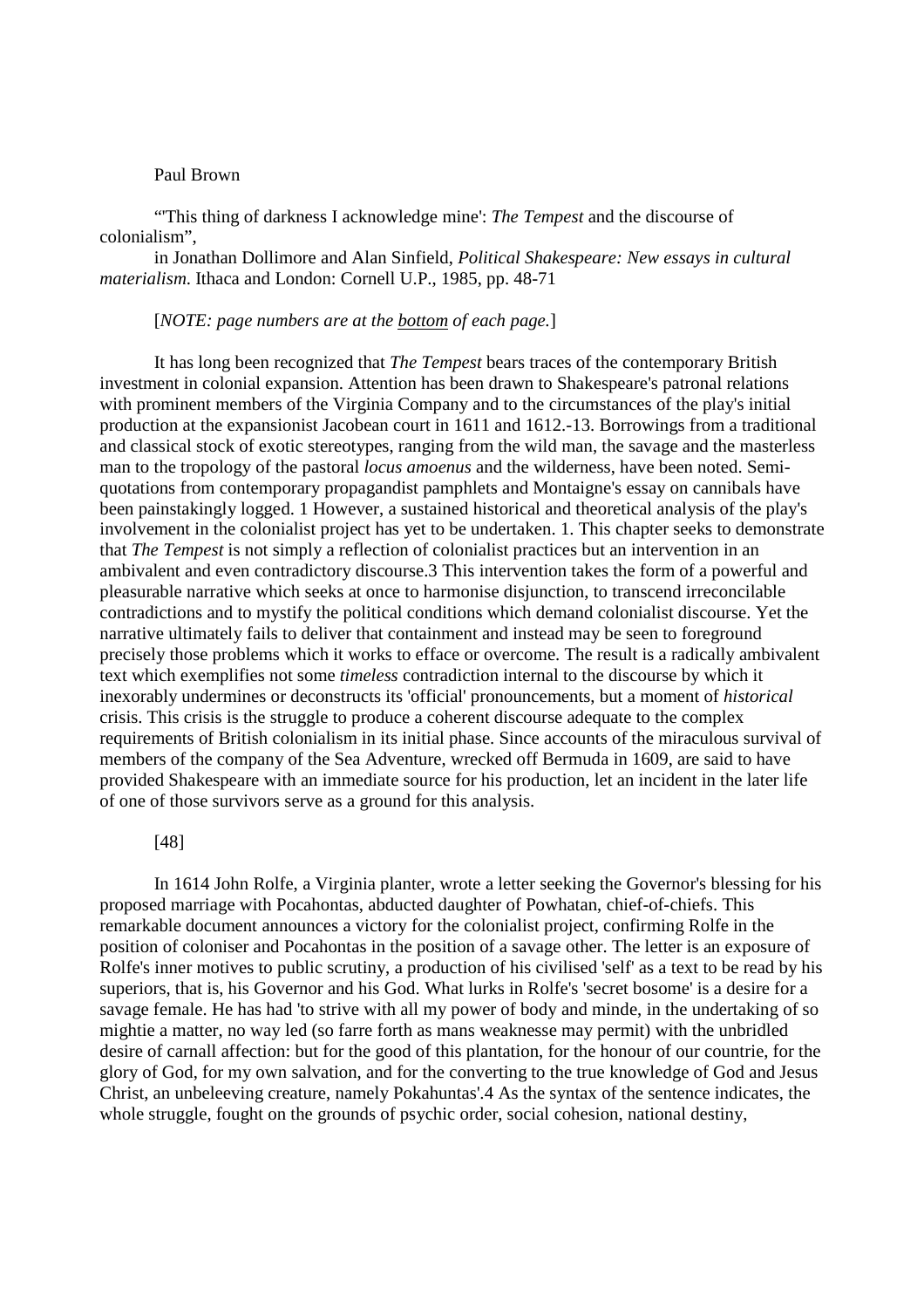theological mission, redemption of the sinner and the conversion of the pagan, is conducted in relation to the female body. 'Carnall affection' would appear, despite Rolfe's disavowal, to have been a force which might disrupt commitments to con- science, Governor and God.

Pocahontas had posed a problem that was 'so intricate a laborinth, that I was even awearied to unwinde my selfe thereout'. Yet whether good or evil, Pocahontas cannot fail to operate as a sign of Rolfe's election, since if reformable, she is the space to be filled with the saintly seed of civility , if obdurately irreformable, she assures the godliness of him who is called to trial (the whole ethos of the godly community in the wilderness depended upon such proximity and exposure to evil). Rolfe's supposedly problematic letter may there- fore be said to *produce* Pocahontas as an other in such a way that she will always affirm Rolfe's sense of godly duty and thus confirm him as a truly civil subject.

Inexorably, the text moves from the possible beleaguerments of carnality -variously constituted as the threat of the tempting wilderness, the charge that Rolfe's own interests in this matter are purely sexual, and the possible detraction of 'depravers and turbulent spirits' within the colony -towards a more positive presentation. Now the carnal affection which might fracture Rolfe's sense of duty becomes re-encoded as a vital part of God's commandments: 'why was I created? If not for transitory pleasures and worldly vanities, but to labour in the Lord's vineyard, there to sow and plant, to nourish and increase the fruites thereof, daily adding with the

### [49]

good husbandman in the Gospell, somewhat to the tallent, that in the end the fruites may be reaped, to the comfort of the laborer in this life, and his salvation in the world to come?' Given this imperative, mutual sexual desire, including the female's 'own inticements', can be admitted. Now it would be unmasterly not to desire her, as husbandman. The other incites the godly project: the godly project is embodied in the other. With the word thus made flesh and with Rolfe's selfacquittal in the court of conscience, all that remains to be achieved is the reorientation of those potential detractors into public witnesses of Rolfe's heroism, that 'all the world may truly say: this is the work of God, and it is marvelous in our eies'.

The threats of disruption to Rolfe's servitude to conscience, Governor and God have thus become the site of the affirmation of psychic, social and cosmic order. The encounter with the savage other serves to confirm the civil subject in that self-knowledge which ensures self-mastery. Of his thoughts and desires he can say: 'I know them all, and have not rashly overslipped any'. The letter, then, rehearses the power of the civil subject to maintain self-control and to bring the other into his service, even as it refers to a desire which might undermine that mastery .

After his initial calls for Rolfe to be denounced as a traitor, James I allowed the 'princess', newly christened 'Lady Rebecca', into court as visible evidence of the power of civility to transform the other. Pocahontas was to die in England a nine day's wonder; Rolfe returned to his tobacco plantation, to be killed in the great uprising of the Indians in 1622.The Pocahontas myth was only beginning, however. 5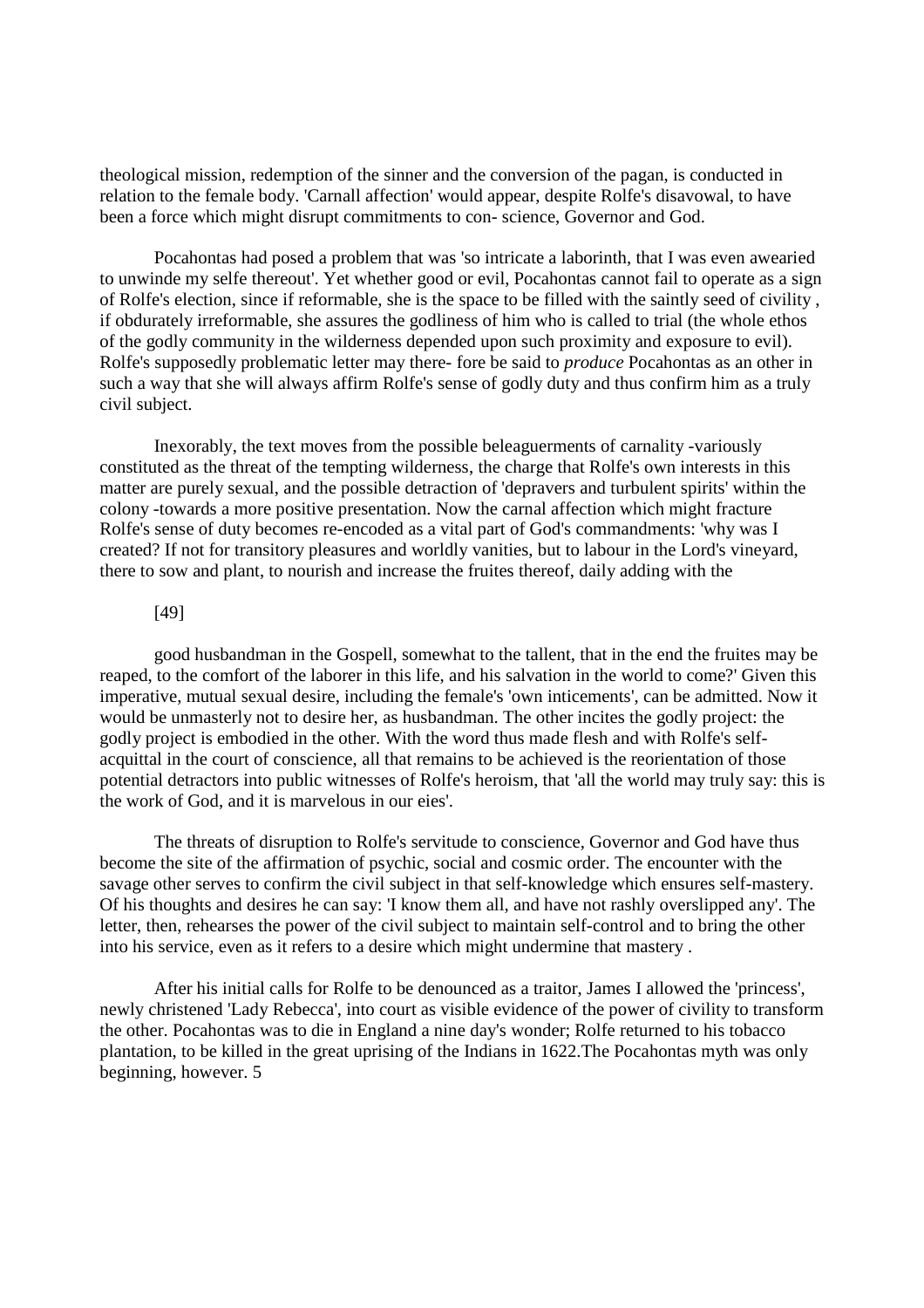Even this partial analysis of one aspect of such myth-making serves to demonstrate the characteristic operations of the discourse of colonialism. This complex discourse can be seen to have operated in two main areas: they may be called 'masterlessness' and 'savagism'. Masterlessness analyses wandering or unfixed and un- supervised elements located in the internal margins of civil society {in the above example, Rolfe's subjective desire and potential detractors within the colony). Savagism probes and categorises alien cultures on the external margins of expanding civil power {in the same example, the Amerindian cultures of Virginia). At the same time as they serve to define the other, such discursive practices refer back to those conditions which constitute civility itself. Masterlessness reveals the mastered {submissive, observed, supervised, deferential) and masterful {powerful, observing, supervising, teleological) nature of civil society. Savagism {asociality and untrammelled libidinality) reveals the necessity of psychic and institutional order and direction

## [50]

'This thing of darkness I acknowledge mine' in the civil regime. In practice these two concepts are intertwined and mutually reinforcing. Together they constitute a powerful discourse in which the non-civil is represented to the civil subject to produce for Rolfe a 'laborinth' out of which, like Theseus escaping from the Minotaur's lair, he is to 'unwinde' his 'selfe'.

That such an encounter of the civil and non-civil should be couched in terms of the promulgation/resistance of fulfilling/destructive sexual desire, as it is in Rolfe's case, deserves careful attention, as this strategy is common in colonialist discourse. Such tropes as that of the coloniser as husbandman making the land fruitful, or of the wilderness offering a dangerous libidinal attraction to the struggling saint, are ubiquitous. The discourse of sexuality in fact offers the crucial nexus for the various domains of colonialist discourse which I have schematised above. Rolfe's letter reorients potentially truant sexual desire within the confines of a duly ordered and supervised civil relationship. *The Tempest* represents a politicisation of what for Rolfe is experienced as primarily a crisis of his individual subjectivity .For example, the proof of Prospero's power to order and supervise his little colony is manifested in his capacity to control not *his*, but his *subjects'* sexuality , particularly that of his slave and his daughter. Rolfe's personal triumph of reason over passion or soul over body is repeated publicly as Prospero's triumphant ordering of potentially truant or subversive desires in his body politic. Similarly, Prospero's reintegration into the political world of Milan and Naples is represented, in Prospero's narrative, as an elaborate courtship, a series of strategic manoeuvres with political as well as 'loving' intentions and effects. This will be examined further in due course. For the moment I am simply seeking to show connection between a class discourse (masterlessness), a race discourse (savagism) and a courtly and politicised discourse on sexuality. This characteristically produces an encounter with the other involving the coloniser's attempts to dominate, restrict, and exploit the other even as that other offers allurements which might erode the order obtaining within the civil subject or the body politic. This encounter is truly a labyrinthine situation, offering the affirmation or *ravelling up* of the civil subject even as it raises the possibility of its undoing, its erosion, its *unravelling*.6 A brief survey of British colonial operations will help us to establish a network of relations or discursive matrix *within and against which* an analysis of *The Tempest* becomes possible.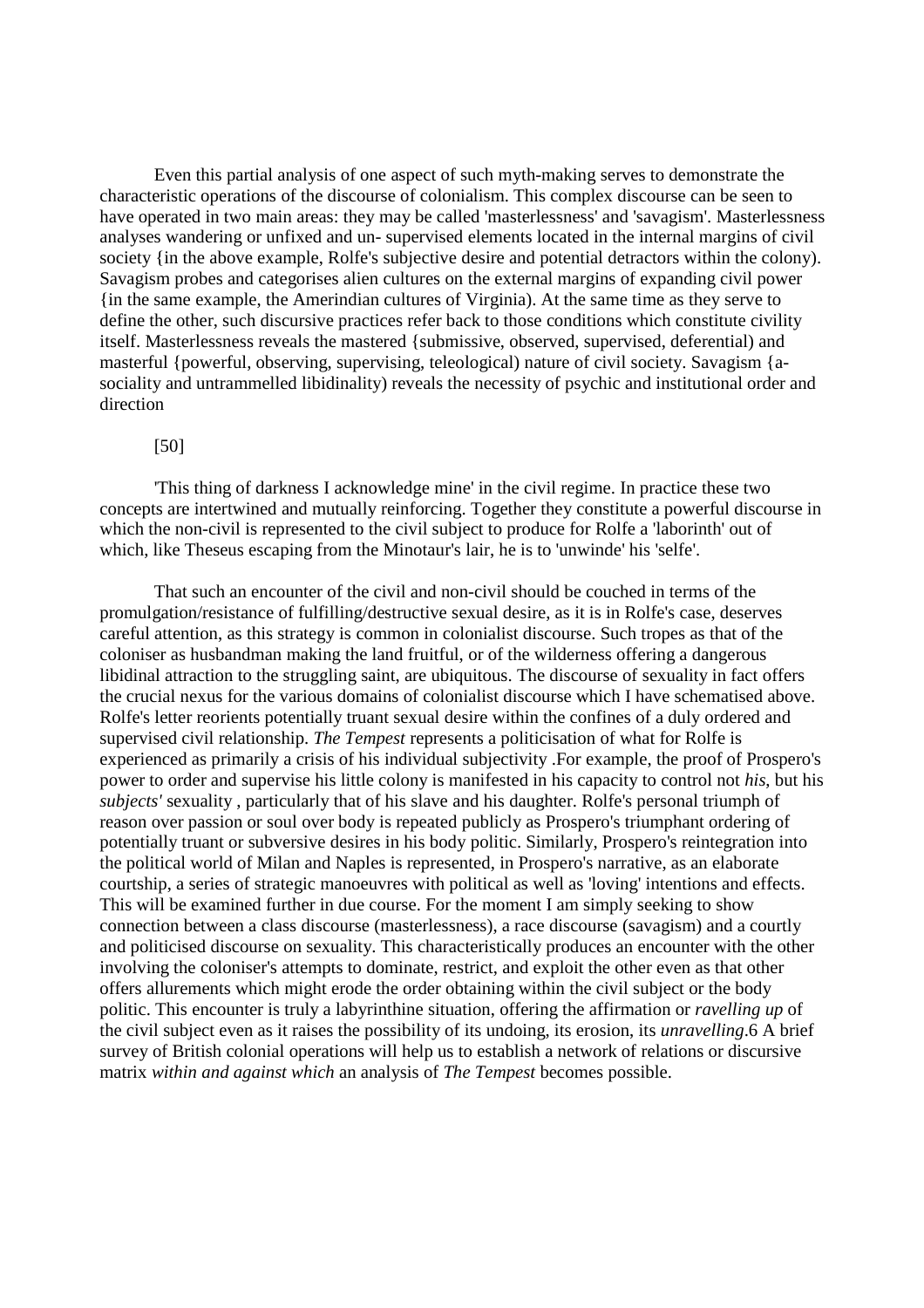Geographically, the discourse operated upon the various domains of British world influence, which may be discerned roughly, in the terms of Immanuel Wallerstein, as the 'core', 'semiperiphery' and

[61]

'periphery'.7 Colonialism therefore comprises the expansion of royal hegemony in the English-Welsh mainland {the internal colonialism of the core ), the extension of British influence in the semiperiphery of Ireland, and the diffuse range of British interests in the extreme, periphery of the New World. Each expansive thrust extended British power beyond existing spheres of influence into new margins. In the core, these areas included the North, Wales and other 'dark corners such as woods, wastes and suburbs. In the semiperiphery , the Pall around Dublin was extended and other areas subdued and settled. II America, official and unofficial excursions were made into 'virgin territory. I have given one example of the production of an American other; the production of core and Irish others will exemplify the enormous scope of contemporary colonialist discourse.

In his 'archaeology' of the wild man type, Hayden White discusses the threat to civil society posed by the very proximity of anti-social man: 'he is just out of sight, over the horizon, in the nearby forest desert, mountains, or hills. He sleeps in crevices, under great trees, 01 in the caves of wild animals'.8 Many of these characteristics art shared by the more socially specific production of the 'masterless man', the ungoverned and unsupervised man without the restraining resources of social organisation, an embodiment of directionless and indiscriminate desire. Masterless types were discerned in royal proclamations to exist in the very suburbs of the capital. 10 These and other texts produce a counter-culture within the margins of civility, living in disorder, requiring surveillance, classification, expulsion and punishment. A typical example is Richard Johnson's *Look Upon Me London* {1613) in which warnings against the city's many 'alectives to unthriftinesse' are given. To counter such traps for the ingenuous sons of the gentry, Johnson produces a taxonomy of bad houses, hierarchically arranged according to the social standing of their clientele, of which the worst are 'out of the common walkes of the magistrates'." These are 'privy houses', privy in that they are hidden and secret and also in that they attract the dirt or excremental elements of the body politic. Such dirt is continually viewed as a dire threat to civil order in this literature. Johnson specifically warns that 'if the shifters in, and within the level of London, were truly mustered, I dare boldly say they would amaze a good army' {p. 20). The masterless are, here, produced as an other, that 'many-headed multitude' common in such writing. 12

This other is a threat around which the governing classes might mobilise, that is, around which they might recognise their common class position, as governors, over and against the otherwise un- governed and dangerous multitudes. In *The Tempest* Stephano the

# [52]

'drunken butler' and the 'jester' Trinculo obviously represent such masterless men, whose alliance with the savage Caliban provides an antitype of order, issuing in a revolt requiring chastisement and ridicule. The assembled aristocrats in the play, and perhaps in the original courtly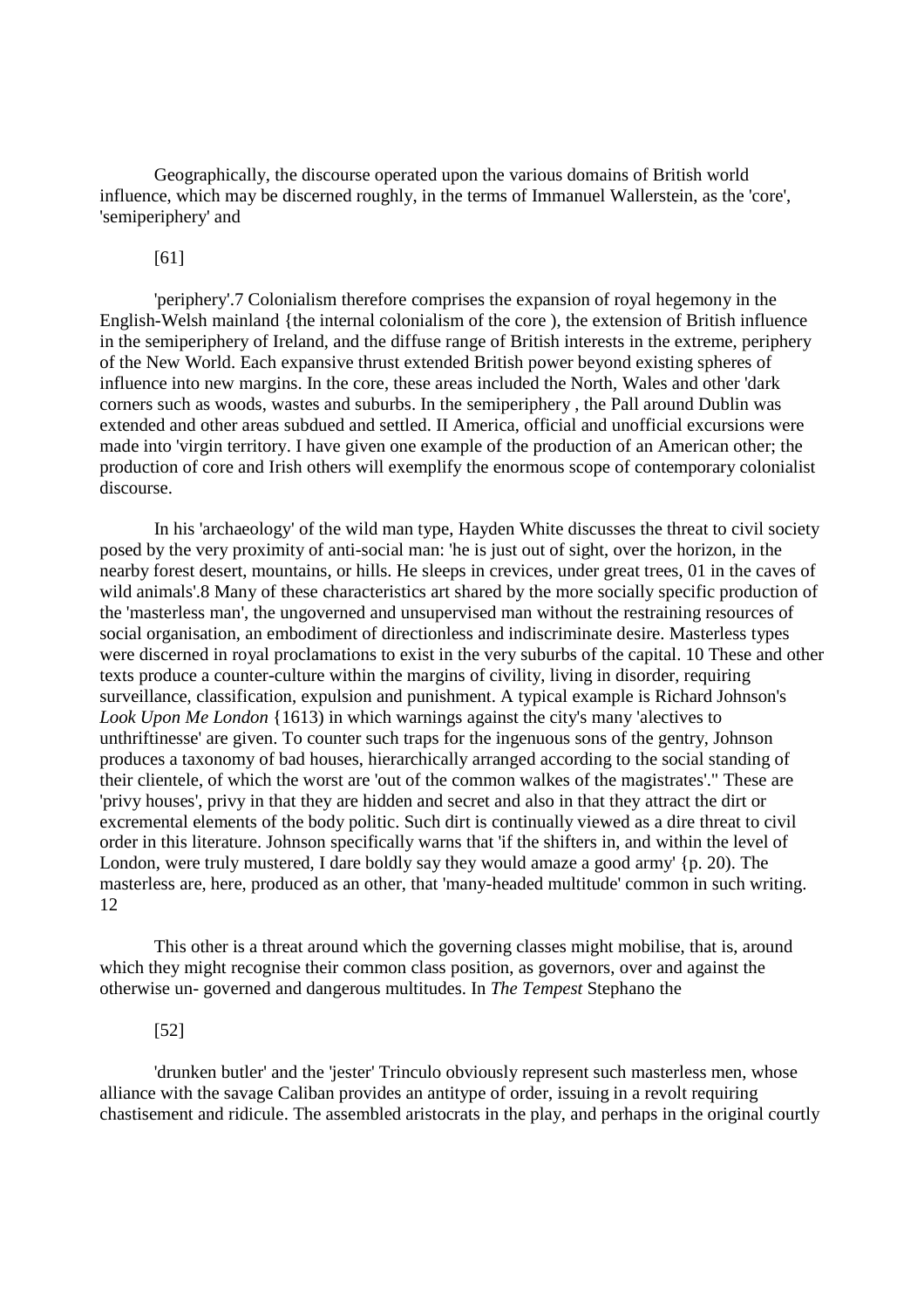audiences, come to recognise in these figures their own common identity - and the necessity for solidarity among the ruling class in face of such a threat. This solidarity must take priority over any internecine struggles; the masterless therefore function to bind the rulers together in hegemony. They were produced as a counter-order, sometimes classified according to rigid hierarchies of villainy in some demonic parody of good order,'3 sometimes viewed as a reserve army of potential recruits for rebellion (see Chapter 4 in the present volume), sometimes offered as a mere negative principle, the simple absence of the requirements of civility, attracting the sons of the gentry through its very spaciousness, irresponsibility and dirtiness.

Johnson's text produces a complex pleasure beyond the simple production of an instrumental knowledge of the masterless other. This knowledge is certainly offered for the services of magistracy and no doubt produces the antitype by which good order might be defined. Yet this moral and serviceable discourse displays in its descriptive richness precisely the intense and voyeuristic fascination for the other which it warns the gentry against. The text ostensibly avoids the taint of voyeurism by declaring that since this probing and exposing of dirt is required for the sober gaze of magistracy, a certain specular pleasure may be allowed. Again, at least officially, a potentially disruptive desire provoked by the 'alective' other of masterlessness is channelled into positive civil service. This encoding of pleasure within the production of useful knowledge for the ad- vantage of civil power is specifically described by Francis Bacon in his essay 'Of Truth' as an erotic and courtly activity: the pursuit of knowledge is a 'love-making or wooing'. 14 Bacon implicitly offers an ideal of Renaissance sovereignty which can unite what Foucault terms 'powerknowledge-pleasure'. 15 Here pleasure is not simply disruptive, something produced by the other to deform or disturb the civil subject; it is a vital adjunct to power, a utilisation of the potentially disruptive to further the workings of power. In courtly fictions we can see this movement in operation: the other is incorporated into the service of sovereignty by reorienting *its* desires.

Such fictions include celebrations which centre upon the figure of the good sovereign. In these, the mere presence of the royal person- age and the power of the royal gaze are able to transmute hitherto recalcitrant elements of the body politic, engendering in the place of

### [63]

disorderly passion a desire for service that is akin to an erotic courtship. In progresses, processions and masques such powers were continually complimented. In 1575, for example, at Kenilworth, Elizabeth I was confronted by an 'Hombre Salvagio'. In dangerous marginal space, beyond the confines of the great house, at the edge of the wild woods, at a most dangerous hour (nine o'clock in the evening), the Virgin Queen encountered the very emblem of marginality .But at this moment of maximum threat the wild man is metamorphosed into her eloquent and loving subject. He says:

O queen, I must confesse it is not without cause These civile people so rejoice, that you should give them lawes. Since I, which live at large, a wilde and savage man, And have ronne out a wilfull race, since first my life began, Do here submit my selfe, beseeching yow to serve. 16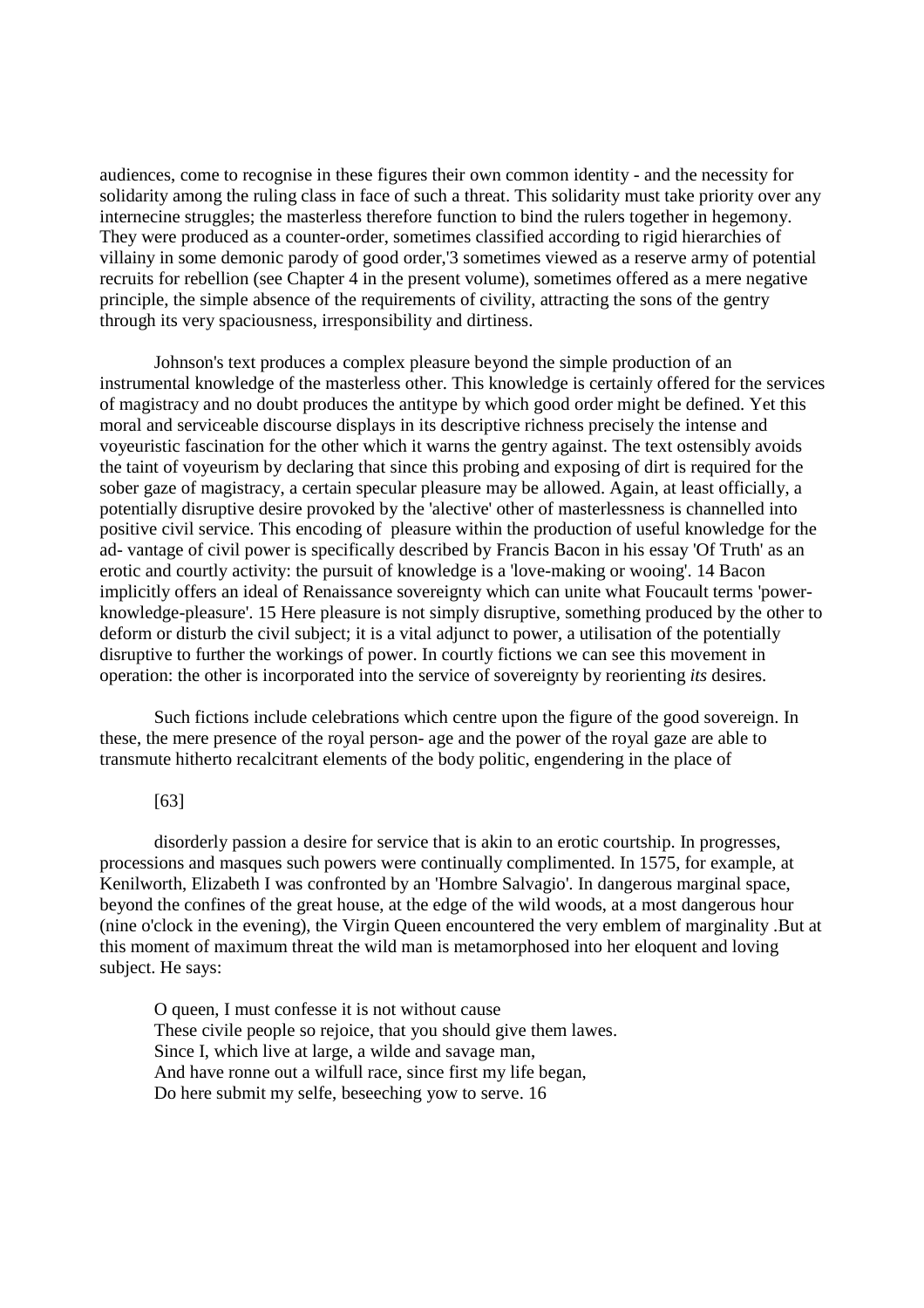The Hombre's entry into a loving relationship with Elizabeth is also his entry into interpersonal language (he has hitherto only spoken to his echo) and into subjection to a lawful sovereign: his very capacity to represent himself as 'I' is in the gift of the sovereign. She confers on him the status of a linguistic and a legal subject, he now operates in a courtly idiom and in the 'sentence' of the sovereign law. 17 Such taming of the wild man by a courtly virgin is a ubiquitous trope in medieval and Renaissance literature, as Richard Bernheimer has shown. 18 It serves as an emblem of courtly power, of the capacity to reorient masterlessness and savagism into service without recourse to the naked exercise of coercive power. This tropology is of great importance in the delineation of the Miranda-Caliban relationship, as I shall show later.

The discourse of masterlessness was embodied also in proclamations and statutes requiring that the bodies of vagrant classes, for example, should be modified.I9 Those condemned as persistent vagrants could literally be marked (whipped, bored, branded) with public signs announcing their adulteration, the hallmark of vice. Alternatively they could suffer the discipline of the work-house or the Bridewell. Yet no apparatus seemed sufficient to keep their numbers down. The constant vilification and punishment of those designated masterless by the ruling classes was not simply a strategy designed to legitimate civil rule: it also evidences a genuine anxiety. This took several forms: a real fear of the power of the governed classes should they mobilise against their betters; a complex displacement of the fear of aristocratic revolt on to the already vilified; a realisation that the increasing numbers of mobile classes evidenced a fundamental social change and a great threat to traditional modes of

### [64]

deference; and, finally, perhaps, a recognition of the restrictive nature of that deference society registered precisely in the continuous fascination for the disorderly other.

The thrust into Ireland from the 1530S sought to consolidate and expand British political control and economic exploitation of a strategic marginal area previously only partially under British authority. 20 D. B. Quinn has shown that the major policies of this expansion included plantation of British settlements in key areas, the establishment of a docile landed elite, the fossilisation of the social order in areas under British control, the conversion of Gaelic customs into their 'civil' counterparts and the introduction of English as the sole official language. 21 These policies were exercised partly through a vast discursive production of Ireland and the Irish. The virtuous and vicious potentialities that were attributed to Pocahontas predominate in such discourse. Ireland was therefore a savage land that might yet be made to flow with milk and honey like a new Canaan. Similarly the Irish were seen as both savage Gaels and lapsed civil subjects. This arose out of historic claims that the land was *both* a feudal fief under British lordship {then, under the Tudors, under direct British sovereignty), whose truant subjects needed reordering and pacification *and* also a colony, where the savage other needed to be civilised. conquered, dispossessed. 22. The discourse afforded a flexible ensemble to be mobilised in the service of the varying fortune of the British in their semiperiphery .

In this highly complex discourse an 'elementary/ethnology' was formulated in which the various cultures of Ireland might be examined, and evidence gathered to show their inferiority to civility even as their potential for exploitation was assessed {Quinn. p. 2.0). As with the Negro or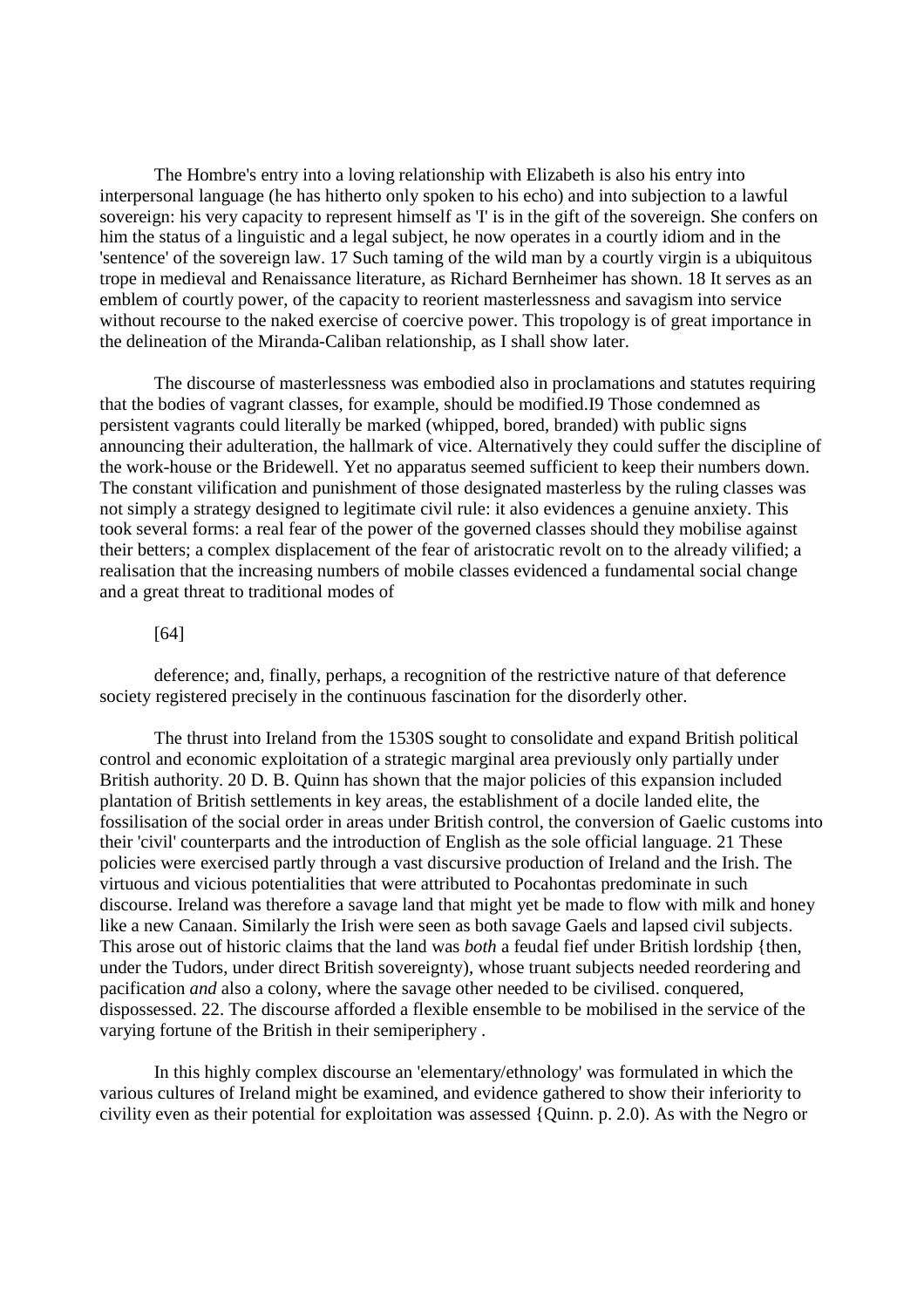Amerindian, the Irish might be constituted as bestial or only marginally human and, as such. totally irreformable. For example. in 1594 Dawtrey drew upon a whole stock of common- places to give his opinion of the possibility of change in the Irish: 'an ape will be an ape though he were clad in cloth of gold' {quoted in Quinn, pp. 36-7). It should be noted that Stephano's and Trinculo's masterless aping of the aristocrats in IV.i, where they steal rich clothes off a line, bears the weight of this stereotypicality -- and their subsequent punishment, being hunted with dogs, draws full attention to their bestiality .

Even if granted human status, Gaelic modes of social behaviour were viewed as the antithesis of civil codes. In Spenser's account of booleying {the seasonal migration of livestock and owners to summer pasture), this wandering and unsupervised operation enables its practioners to 'grow thereby the more barbarous and live

### [55]

more licentiously than they could in towns, ...for there they think themselves half exempted from law and obedience, and having once tasted freedom do, like a steer that hath long been out of his yoke, grudge and repine ever after to come under rule again. 23 Barbarity is opposed to the life of the town or *polis*, and the booleyers evade the law, conferring upon themselves the status of truants or outlaws - masterless men. Each social relegation marks the Irish off again as beast-like, requiring the management of the British husbandman.

Within this general delineation of masterless barbarity, particular classes of footloose Irish were specifically targeted, especially jesters (again notice how Trinculo is related to such exemplary antitypes), 'carrows' (or gamblers), wolvine 'kernes' (or foot soldiers) and bards. Such figures literally embodied the masterless/savage threat and their suppression became a symbolic statement of British intent for the whole of uncivil Ireland.

More positive versions of Ireland were also produced, particularly in those texts which advocated plantation of the English beyond the Pale. Such versions produce Irish culture, generally, along the lines of a 'negative formula', in which the alien is afforded no positive terms but merely displays the absence of those qualities that connote civility, for example, no law, no government, no marriage, no social hierarchy, no visible mode of production, no permanent settlement.~4 Again *The Tempest* is implicated in such a strategy. Gonzalo's description of his imagined island kingdom in II.i, culled from Montaigne, rehearses the standard formula by which the colonised is denigrated even as it appears to be simply the idle thoughts of a stranded courtier .

At its most optimistic the negative formula represents the other as a natural simplicity against which a jaded civility might be criticised, yet even here the other is produced for the use of civility, to gauge its present crisis. Nevertheless, the other's critical function must not be overlooked, as I hope to demonstrate with *The Tempest*. The more typical orientation of the other around the negative formula, how- ever, is the production of a *tabula rasa*. Eden's translation of Peter Martyr's Decades (1555) provides a central statement of such a strategy. The Amerindians are 'Gentiles' who 'may well be likened to a smooth, bare table unpainted, or a white paper unwritten, upon the which you may at the first paint or write what you list, as you cannot upon tables already painted, unless you raze or blot out the first forms'.~5 Here the other is an empty space to be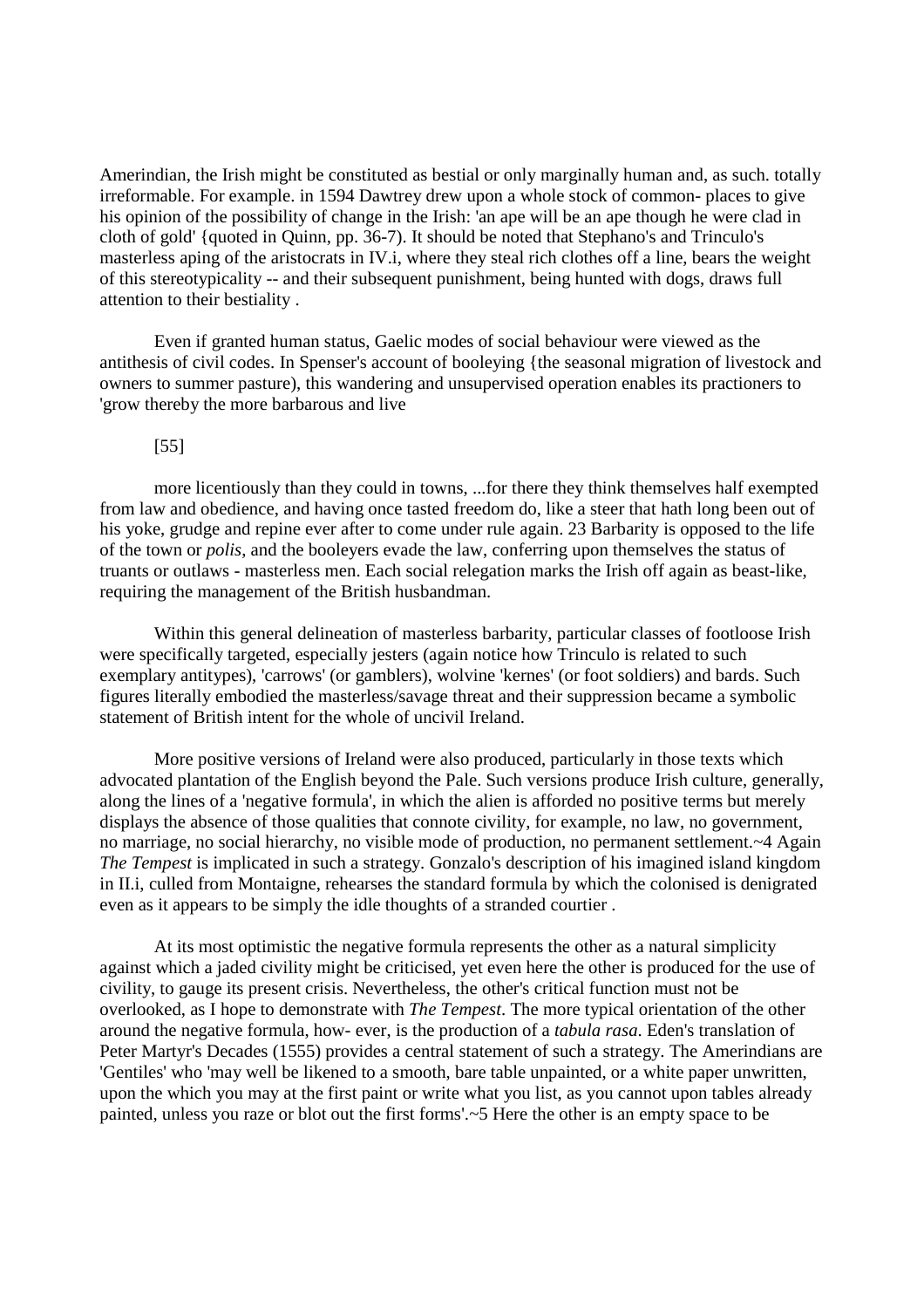inscribed at will by the desire of the coloniser. In some accounts of Ireland the land and the bulk of its peasantry were this unpainted table. Yet contradictorily, for instance in the version of Sir John Davies, before it

[56]

could be painted at will certain obdurate forms, tyrannical lords and customs had to be razed. 26

So vacuous or vicious, docile or destructive, such stereotypical production announced the triumph of civility or declared the other's usefulness for its purposes. But a dark countertruth needed to be acknowledged. The inferior culture of the Gaels had absorbed the Old English invaders, as Davies noted with horror: 'The English, who hoped to make a perfect conquest of the Irish, were by them perfectly and absolutely conquered' {P.290). The possibility of 'going native' was constantly evidenced in this example, which Davies likened to the vicious transformation of Nebudchadnezzar or the Circean swine {p. 297) .The supposed *binary* division of civil and other into virtue/vice, positive/negative, etc, was shown to be erodable as the forces of the subordinate term of the opposition seeped back into the privileged term. The blank spaces of Ireland provided not only an opportunity for the expansion of civility; they were also sites for the possible undoing of civil man, offering a 'freedom' {Spenser's term for the avoidance of civility in the quotation above) in which he might lapse into masterlessness and savagism. The same discourse which allows for the transformation of the savage into the civil also raises the possibility of a reverse transformation. As Davies could announce a hope for the homogenisation of the Irish into civility 'so that we may conceive an hope that the next generation will in tongue and heart and every way else become English' {Davies, p. 335), so Spenser could remark of civil man: 'Lord, how quickly doth that country alter men's natures' {p.51).

Given the importance of the colonisation of Ireland for British expansionism, together with its complex discursive formation which I have outlined briefly, it is surprising that such scant attention has been paid to such material in relation to *The Tempest*. I am not suggesting that Irish colonial discourse should be ransacked to find possible sources for some of the play's phraseology. Rather {as Hulme and Barker suggest) we should note a general analogy between text and context; specifically, between Ireland and Prospero's island. They are both marginally situated in semiperipheral areas {Ireland is geographically semiperipheral, its subjects both truant civilians and savages, as Prospero's island is ambiguously placed between American and European discourse). Both places are described as 'uninhabited' {that is, connoting the absence of civility) and yet are peopled with a strange admixture of the savage and masterless other, powerfully controlling and malcontentedly lapsed civil subjects. Both locations are subject to powerful organizing

## [57]

narratives which recount the beleaguerments, loss and recovery -- the ravelling and unravelling -- of colonising subjects. Such discourse provides the richest and the most fraught discussion of colonialism at the moment of the play's inception.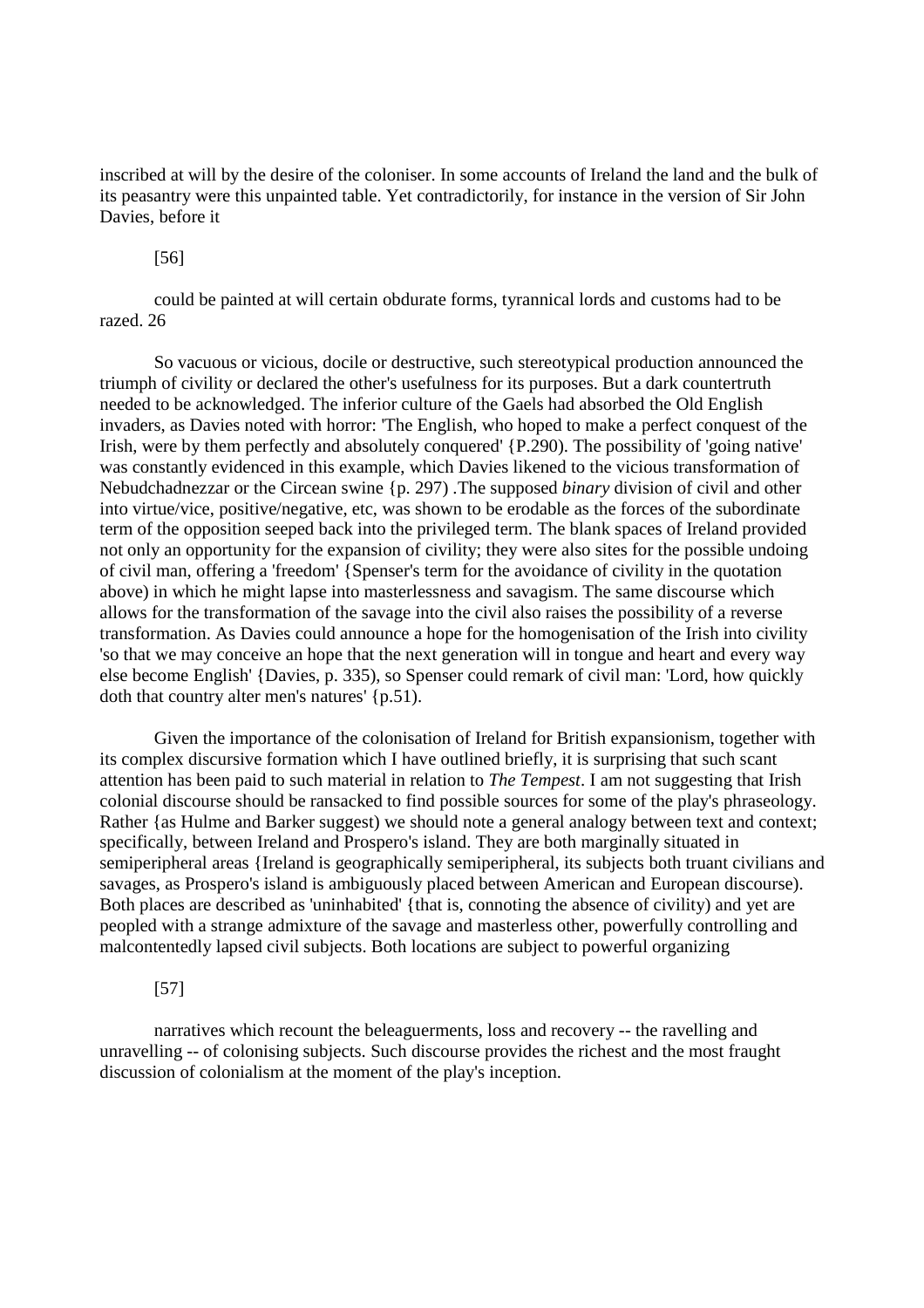Much of my analysis above has been theoretically informed by Edward Said's account of orientalist discourse. 27 Orientalism is not simply a discourse which produces a certain knowledge of the East, rather it is a 'western style for dominating, restructuring and having authority over the Orient' (p.3). Although it cannot be simply correlated with the process of *material* exploitation of the East, the discourse produces a form of knowledge which is of great utility in aiding this process -serving to define the West as its origin, serving to relegate alien cultures, serving even the voyeuristic and libidinal desire of the western man who is denied such expression elsewhere.

Homi K. Bhabha's recent account of the colonialist stereotype effects a critique of Said, suggesting that even in the stereotype there is something which prevents it from being *totally* useful for the coloniser. 28 Bhabha says the stereotype 'connotes rigidity and an unchanging order as well as disorder, degeneracy and demonic repetition' {p. 18). This is to say that at the heart of the stereotype, a discursive strategy designed to locate or 'fix' a colonial other in a position of inferiority to the coloniser, the potentiality of a disruptive threat must be admitted. For example, if a stereotype declares the black to be rapacious, then even as it marks him as inferior to the selfcontrolled white, it announces his power to violate, and thus requires the imposition of restraint if such power is to be curtailed: so the stereotype cannot rest, it is always impelled to *further* action.

To summarise, I have begun to suggest that colonialist discourse voices a demand both for order and disorder, producing a disruptive other in order to assert the superiority of the coloniser. Yet that production is itself evidence of a struggle to restrict the other's disruptiveness to that role. Colonialist discourse does not simply announce a triumph for civility, it must continually *produce* it, and this work involves struggle and risk. It is this complex relation between the intention to produce colonialist stereotypicality, its beleaguerements and even its possible erosion in the face of the other that I now wish to trace through *The Tempest*.

The play begins in an apparent disruption of that social deference and elemental harmony which characterise the representation of courtly authority in Renaissance dramaturgy .Yet this initial 'tem- pest' becomes retroactively a kind of antimasque or disorderly prelude to the assertion of that courtly authority which was supposedly in jeopardy. From Prospero's initial appearance it becomes

## [58]

clear that disruption was produced to create a series of pie magic precisely in order to effect their resolution. The dramatic conflict of the opening of the play is to be reordered to declare the mastery of Prospero in being able to initiate and control such dislocation and dispersal. This narrative intention is a correlate of the courtly masque proper, in which, conflict having been eradicated, elaborate and declarative compliment might be made to the supervising sovereign (as in the Hombre Salvagio episode, above). Prospero's problems concerning the maintenance of his power on the island are therefore also problems of representation, of his capacity to 'forge' the island in his own image. The production of narrative, in this play, is always related to questions of power .

In his powerful narrative, Prospero interpellates the various listeners -calls to them, as it were, and invites them to recognise themselves as subjects of his discourse, as beneficiaries of his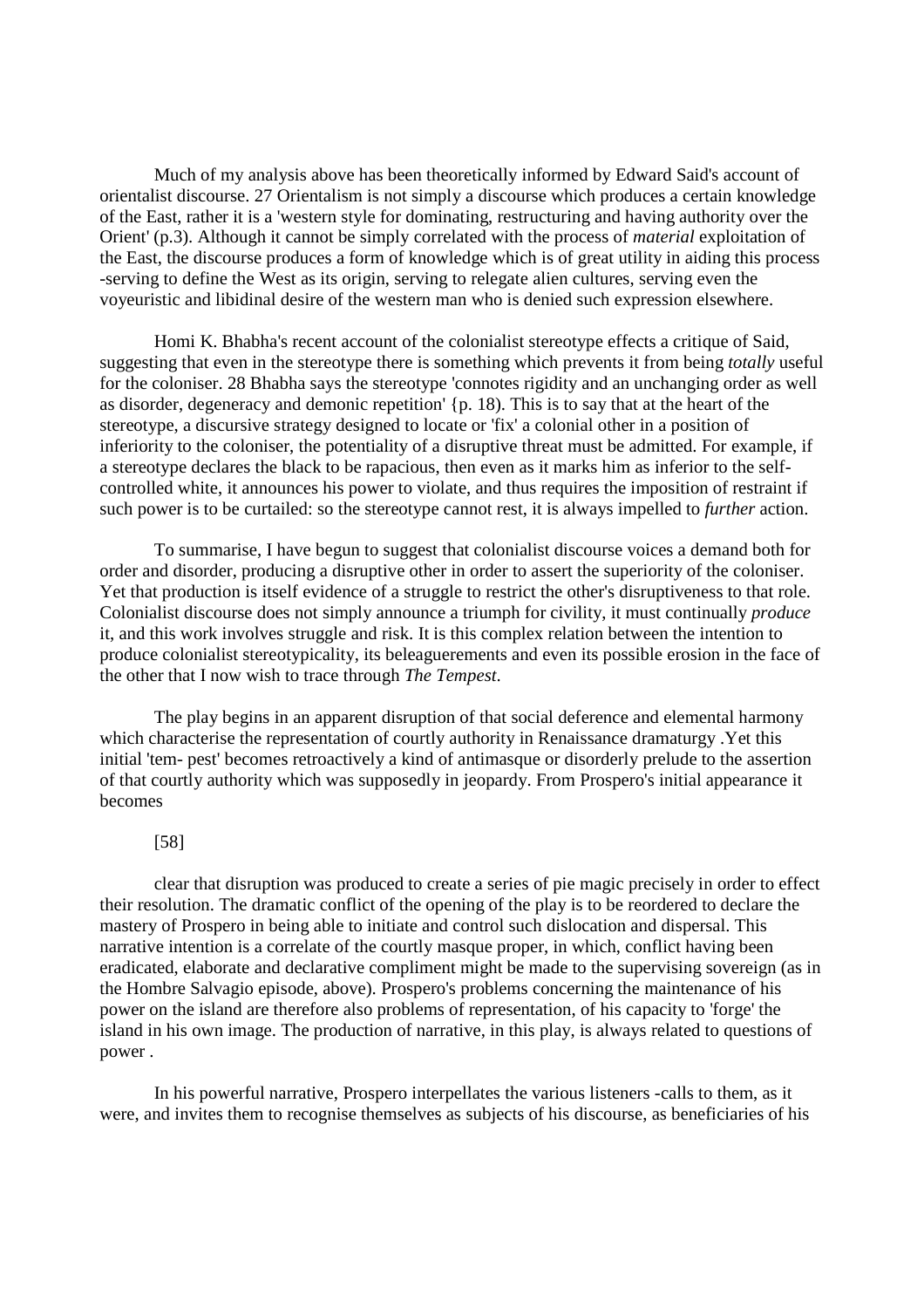civil largesse. Thus for Miranda he is a strong father who educates and protects her; for Ariel he is a rescuer and taskmaster; for Caliban he is a coloniser whose refused offer of civilisation forces him to strict discipline; for the shipwrecked he is a surrogate providence who corrects errant aristocrats and punishes plebeian revolt. Each of these subject positions confirms Prospero as master.

The second scene of the play is an extended demonstration of Prospero's powerful narration as it interpellates Miranda, Ariel and Caliban. It is recounted as something importantly rescued out of the 'dark backward and abysm of time' (I.ii.50), a remembrance of things past soon revealed as a mnemonic of power. This is to say, Prospero's narrative demands of its subjects that they should accede to *his* version of the past. For Miranda, Prospero's account of her origins is a tale of the neglect of office, leading to a fraternal usurpation and a banishment, followed by a miraculous landfall on the island. Prospero first tells of his loss of civil power and then of its renewal, in magic, upon the marginal space of the island. This reinvestiture in civil power through the medium of the non-civil is an essentially colonialist discourse. However, the narrative is fraught because it reveals internal contradictions which strain its ostensible project and because it produces the possibility of sites of resistance in the other precisely at the moment when it seeks to impose its captivating power.

In the recitation to Miranda, for example, Prospero is forced to remember his own past *forgetfulness*, since it was his devotion to private study that allowed his unsupervised brother, masterlessly, to seize power. He is forced to recall a division between liberal and stately arts which are ideally united in the princely magus of masqu-

### [59]

ing fiction. However as the recitation continues, this essentially political disjunction becomes simply the pretext or initial disruption that is replaced by a mysterious account of the recovery of civil power, the reunification of the liberal artist and the politic sovereign. It is represented as a *felix culpa*, a fortunate fall, in which court intrigue becomes reinscribed in the terms of romance, via a shift from the language of courtiership to that of courtship, to a rhetoric of love and charity .

This is marked by a series of tropes deriving from courtly love conventions, as Kermode notes (p. 18). The deposed duke becomes a helpless exile who cries into the sea, which charitably responds, as does the wind, with pity (148-50). The deposition becomes a 'loving wrong' (151) again the very form of oxymoron is typical of Petrarchan love sonnetry. These romance tropes effect a transition from a discourse of power to one of powerlessness. This mystifies the origin of what is after all a colonialist regime on the island by producing it as the result of charitable acts (by the sea, the wind and the honest courtier, Gonzalo, alike) made out of pity for powerless exiles. Recent important work on pastoral and amatory sonnet sequences has shown how such a rhetoric of love, charity and romance is always already involved in the mediation of power relations.2.9 Prospero's mystifying narrative here has precisely these effects. Further, his scheme for the resumption of his dukedom and his reintegration with the larger political world is also inscribed in such terms, as a courtship of 'bountiful Fortune', his 'dear lady', or of an auspicious star which 'If now I court her not, but omit, my fortunes / Will ever after droop' (see 179-84). And, of course, a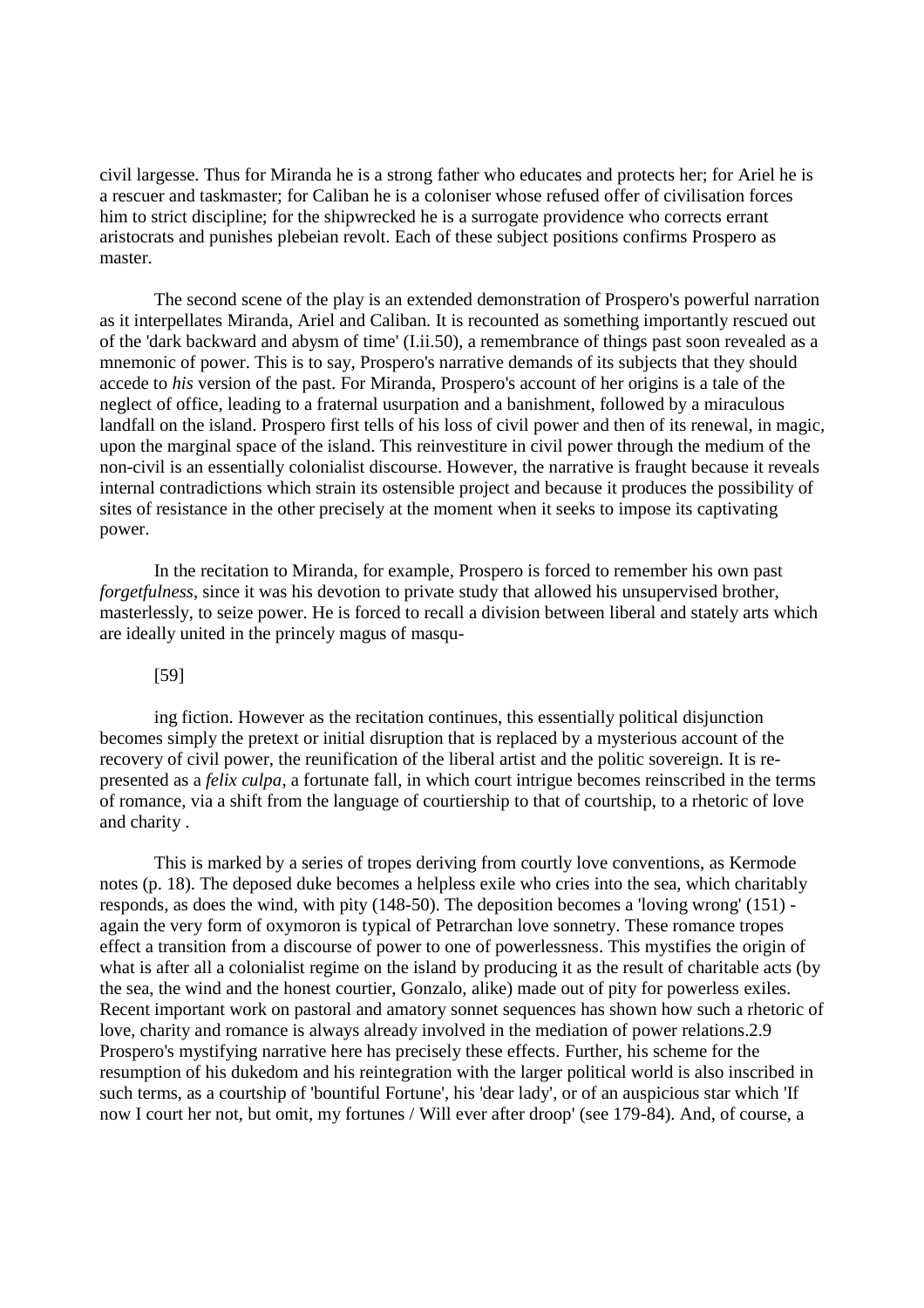major strategy of this scheme is to engineer another courtship, between Miranda and the son of his old enemy- his daughter having been duly educated for such a role in the enclosed and enchanted space of the island. The entire production of the island here, ostensibly an escape or exile from the world of statism, is thoroughly instrumental, even if predicated upon an initial loss of power.

In the same scene Prospero reminds Ariel of his indebtedness to the master, an act of memory which it is necessary to repeat monthly (261-3). This constant reminding operates as a mode of 'symbolic violence': 30 What is really at issue is the underlining of a power relation. Ariel is, paradoxically, *bound* in service by this constant reminder of Prospero's gift of *freedom* to him, in releasing him from imprisonment in a tree. That bondage is reinforced by both a promise to repeat the act of release when a period of servitude has expired and a promise to repeat the act of incarceration should service not be forthcoming. In order to do this, Prospero utilises the

[60]

'This thing of darkness I acknowledge mine' previous regime of Sycorax as an evil other. Her black, female magic ostensibly contrasts with that of Prospero in that it is remembered as viciously coercive, yet beneath the apparent voluntarism of the white, male regime lies the threat of precisely this coercion. This tends to produce an identification between the regimes, which is underscored by biographical similarities such as that both rulers are magicians, both have been exiled because of their practices, both have nurtured children on the isle. The most apparent distinction between black and white regimes 3 I would seem to be that the latter is simply more powerful and more flexible. Part of its flexibility is its capacity to produce and utilise an other in order to obtain the consent of Ariel to his continued subjugation.

Caliban, on the other hand, is nakedly enslaved to the master. The narrative of I.ii legitimises this exercise of power by representing Caliban's resistance to colonisation as the obdurate and irresponsible refusal of a simple educative project. This other, the offspring of a witch and a devil, the wild man and savage, the emblem of morphological ambivalence (see Hulme, 'Hurricans in the Caribees,' p. 67ff), was even without language before the arrival of the exiles. It was Miranda, the civil virgin, who, out of pity-, taught Caliban to 'know thine own meaning' (358). Yet, as with the Hombre Salvagio above, the 'gift' of language also inscribes a power relation as the other is hailed and recognises himself as a linguistic subject of the master language. Caliban's refusal marks him as obdurate yet he must voice this in a curse in the language of civility, representing himself as a subject of what he so accurately describes as '*your* language' (367, my stress). Whatever Caliban does with this gift announces his capture by it.

Yet within the parameters of this capture Caliban is able to create a resistance. Ostensibly *produced* as an other to provide the pretext for the exercise of naked power, he is also a *producer*, provoking reaction in the master. He does not come when called, which makes Prospero angry (3 15-2.2.). Then he greets the colonisers with a curse, provoking the master to curse in reply, reducing the eloquent master of civil language to the raucous registers of the other (32.3-32.). Third, he ignores the civil curse and proceeds with his own narrative, in which Prospero himself is designated as usurping other to Caliban's initial monarchy and hospitality (333-46). Such discursive strategies show that Caliban has indeed mastered enough of the lessons of civility to ensure that its interpellation of him as simply savage, 'a born devil, on whose nature / Nurture can never stick'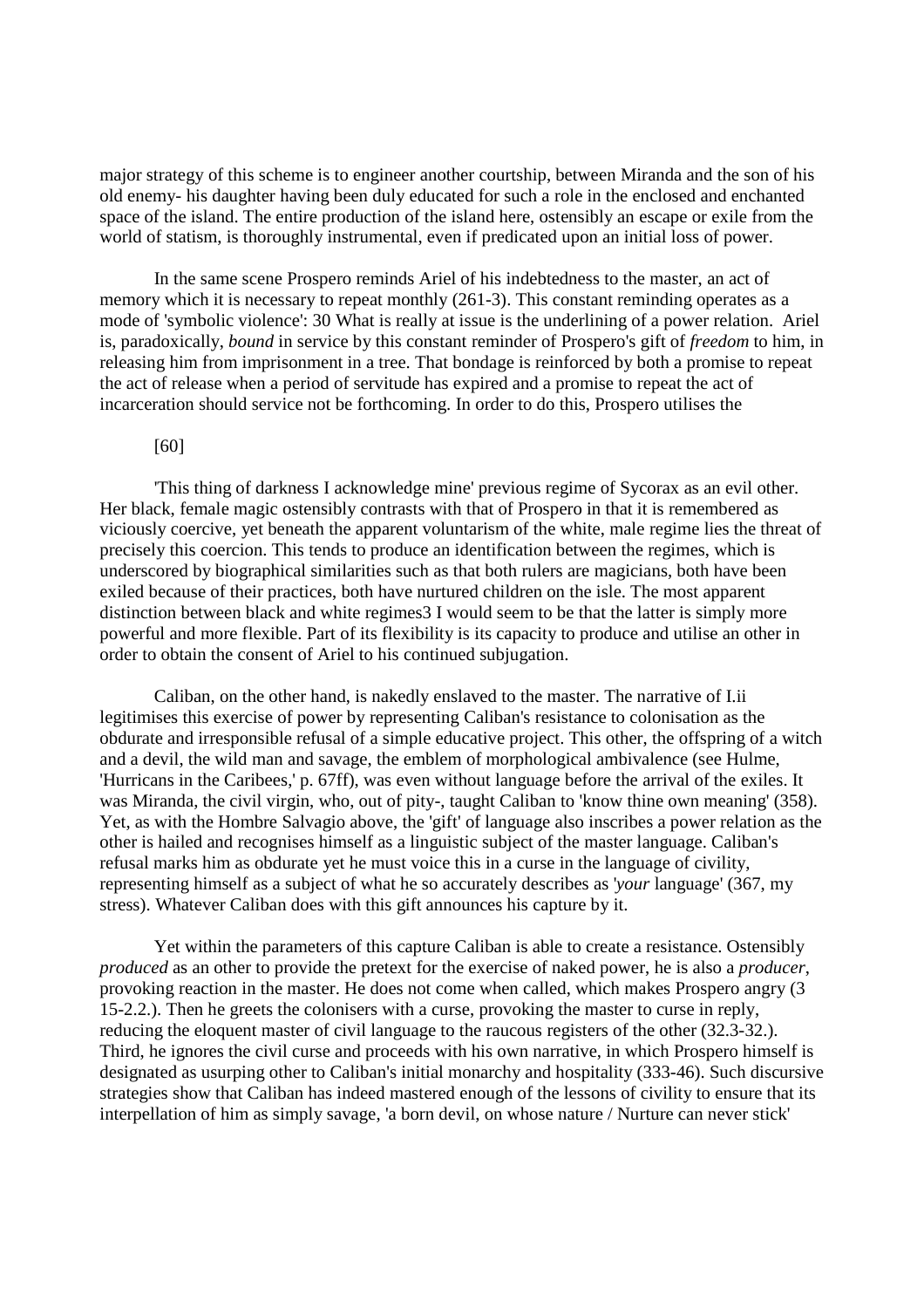(IV.i.188-9), is inadequate. Paradoxically, it is the eloquent power of civility which allows him to know his own meaning, offering him a

[61]

site of resistance even as civility's coercive capacities finally reduce him to silence (373-5).

The island itself is an 'uninhabited' spot, a *tabula rasa* peopled fortuitously by the shipwrecked. Two children, Miranda and Caliban, have been nurtured upon it. Prospero's narrative operates to produce in them the binary division of the other, into the malleable and the irreformable, that I have shown to be a major strategy of colonialist discourse. There is Miranda, miraculous courtly lady, virgin prospect (cf. Virginia itself) and there is Caliban, scrambled 'cannibal', savage incarnate. Presiding over them is the cabalist Prospero, whose function it is to divide and demarcate these potentialities, arrogating to the male all that is debased and rapacious, to the female all that is cultured and needs protection.

Such a division of the 'children' is validated in Prospero's narrative by the memory of Caliban's attempted rape of Miranda (l.ii.347-53), which immediately follows Caliban's own account of his boundless hospitality to the exiles on their arrival (333-46). The issue here is not whether Caliban is actually a rapist or not, since Caliban accepts the charge. I am rather concerned with the political effects of this charge at this moment in the play. The first effect is to circumvent Caliban's version of events by reencoding his boundlessness as rapacity: his inability to discern a concept of private, bounded property concerning his own dominions is reinterpreted as a desire to violate the chaste virgin, who epitomises courtly property. Second, the capacity to divide and order is shown to be the prerogative of the courtly ruler alone. Third, the memory legitimises Prospero's takeover of power.

Such a sexual division of the other into rapist and virgin is common in colonialist discourse. In *The Faerie Queene*, for example, Ireland is presented as both Irene, a courtly virgin, and Grantorto, a rapacious woodkerne from whom the virgin requires protection, thus validating the intervention of the British knight, Artegall, and his killing machine, Talus.32. Similarly, in Purchas's *Virginia's Verger* of 1625 the uprising of 1622 is shown to be an act of incestuous rape by native sops upon a virgin land, and this declares the rightfulness of the betrothal of that land to duly respectful civil husbandmen, engaged in 'presenting her as a chaste virgin to Christ' (see Porter, *The Inconstant Savage*, p.480). Miranda is represented as just such a virgin, to be protected from the rapist native and presented to a civil lover, Ferdinand. The 'fatherly' power of the coloniser, and his capacity to regulate and utilise the sexuality of his subject 'children', is therefore a potent trope as activated in *The Tempest* and again demonstrates the crucial nexus of civil power and sexuality in

### [62]

colonial discourse. The other is here presented to legitimate the seizure of power by civility and to define by antithesis (rape) the proper course of civil courtship- a channelling of desire into a series of formal tasks and manoeuvres and, finally, into courtly marriage. Such a virtuous consummation is predicated upon the disruptive potential of carnality, embodied in the rapist other and in the potentially truant desires of the courtly lovers themselves, which Prospero constantly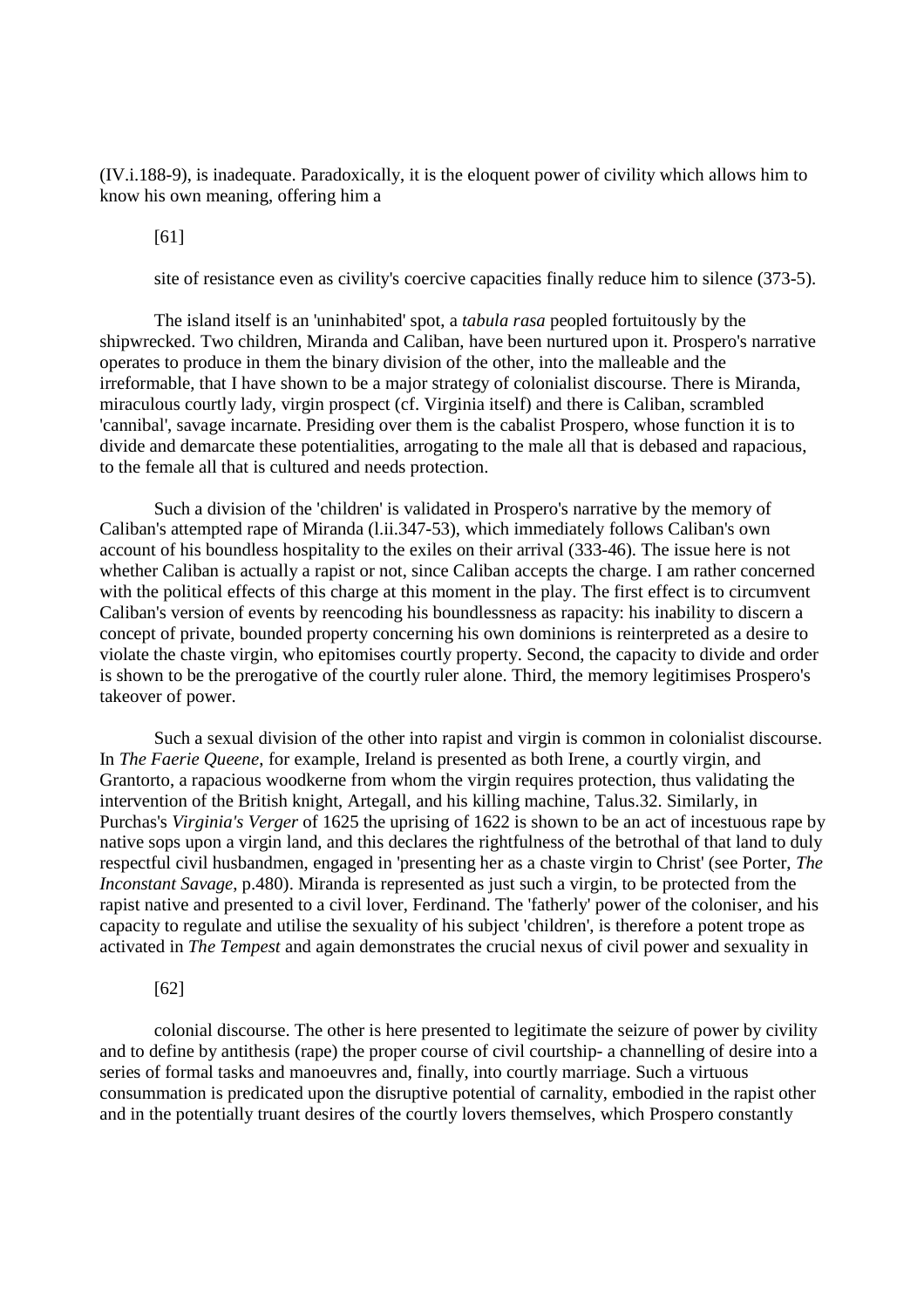warns them against (as at IV.i.15-2.3 and 51-4). With little evidence of such truancy, Prospero's repeated warnings reassert his power to regulate sexuality just at the point when such regulatory power is being transferred from father to husband. Yet his continued insistence on the power of desire to disrupt courtly form surely also evidences an unease, an anxiety, about the power of civility to deliver control over a force which it locates both in the other and in the civil subject.

A capacity to divide and demarcate groups of subjects along class lines is also demonstrated. The shipwrecked courtiers are dispersed on the island into two groups, aristocrats and plebeians. The usurping 'men of sin' in the courtly group are first maddened, then recuperated; the drunken servants, unmastered, are simply punished and held up to ridicule. This division of masterless behaviour serves a complex hegemonic function: the unselfmastered aristocrats are reabsorbed, after correction, into the governing class, their new solidarity underscored by their collective laughter at the chastened revolting plebeians. The class joke acts as a recuperative and defusive strategy which celebrates the renewal of courtly hegemony and displaces its breakdown on to the ludicrous revolt of the masterless.

Such binarism is also apparent in productions such as Ben Jonson's *Irish Masque at Court* (first put on in December, 1613).33 Here indecorous stage-Irish plebeians are banished from the royal presence, to be replaced with the courtly exemplars of newly-converted Anglo-Irish civility. In this James I's coercive power is celebrated as music. Now Ireland has stooped to 'the music of his peace, / She need not with the spheres change harmony'. This harmonics of power causes the Irish aristocrats to slough off their former dress and customs to emerge as English court butterflies; the ant-like rabble are precluded from such a metamorphosis.

This last example demonstrates another strategy by which sovereign power might at once be praised and effaced as *power* in colonialist discourse. In this masque, power is represented as an *aesthetic* ordering. This correlates with Prospero's investment in the power of narrative to maintain social control and with The Tempest's production of the origins of colonialism through the

### [63]

rhetoric of romance, its representation of colonial power as a gift of freedom or of education, its demonstration of colonialist organisation as a 'family romance' involving the management and reordering of disruptive desire. The play's observation of the classical unities (of space, time and action), its use of harmonious music to lead, enchant, relax, restore, its constant reference to the leisured space of pastoral34 and the dream, all underline this aesthetic and disinterested, harmonious and non-exploitative representation of power. In a sermon of Richard Crashaw (1610), the latent mechanisms of power which actually promote the metamorphosis of jaded civil subjects is acknowledged: the transplanted, if 'subject to some pinching miseries and to a strict form of government and severe discipline, do often become new men, even as it were cast in a new mould' (quoted in Porter, pp. 369-70). *The Tempest* is, therefore, fully implicated in the process of 'euphemisation', the effacement of power -- yet, as I have begun to demonstrate, the play also reveals precisely 'the strict form of government' which actually underpins the miraculous narrative of 'sea change'. The play oscillates uneasily between mystification and revelation and this is crucially demonstrated in the presentation of the plebeian revolt.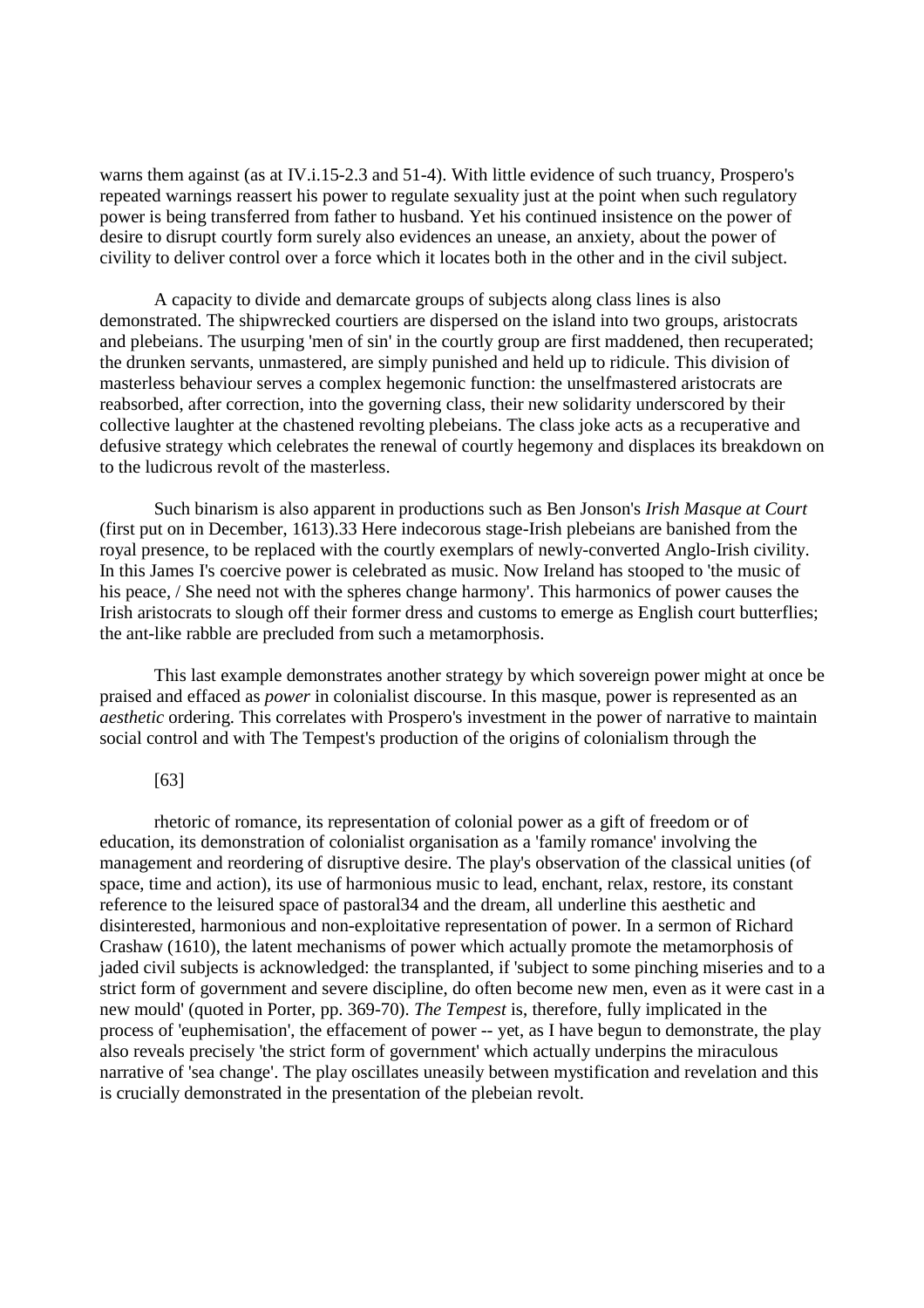The process of euphemisation depends upon the rebellious misalliance of Caliban and Stephano and Trinculo being recognized as a kind of antimasque, yet there are features of this representation which disrupt such a recognition. Ostensibly the 'low' scenes of the play ape courtly actions and demonstrate the latter's superiority. The initial encounter of the masterless and the savage, for example, is analogous to the encounter between the civil and the savage narrated by Prospero, and to the encounter of the New World virgin and the gallant courtier enacted before the audience. Caliban's hospitality to Prospero is repeated as an act of voluntary subjection to the actually powerless exile, Stephano. This act is a bathetic version of the idealised meeting of civil and savage epitomised in the Hombre Salvagio episode -Caliban misrecognises true sovereignty and gives his fealty rather to a drunken servant. Unlike the immediate recognition of a common courtly bond which Miranda and Ferdinand experience, the savage and the masterless reveal a spontaneous *non-civil* affinity .More locally, as the courtly exiles brought Caliban the gift of language, so the masterless donate 'that which will give language to you, cat' -a bottle (II.ii.84-5); the former imposes linguistic capture and restraint, the latter offers release.

Yet the issue is more complex, for what this misalliance mediates, in 'low' terms, is precisely a colonising situation. Only here can the

## [64]

colonising process be viewed as nakedly avaricious, profiteering, perhaps even pointless (the expense of effort to no end rather than a proper teleological civil investment) Stephano, for example, con- templates taming and exhibiting Caliban for gain (II.ii.78-80). Also, the masterless do not lead but are led around by the savage, who must constantly remind them of their rebellious plans (see IV.i.231-2). This low version of colonialism serves to displace possibly damaging charges which might be levied against properly- constituted civil authority on to the already excremental products of civility, the masterless. This allows those charges to be announced and defused, transforming a possible anxiety into pleasure at the ludicrous antics of the low who will, after all, be punished in due course.

This analysis still produces the other as being in the (complex) service of civility, even if the last paragraph suggests that a possible anxiety is being displaced. Yet there is a manifest contradiction in the representation of the misalliance which I have not considered so far: in denigrating the masterless, such scenes foreground more positive qualities in the savage. The banter of the drunkards serves to counterpoint moments of great eloquence in the obdurate slave. Amid all the comic business, Caliban describes the effects of the island music:

the isle is full of noises, Sounds and sweet airs, that give delight, and hurt not. Sometimes a thousand twangling instruments Will hum about mine ears; and sometimes voices, That, if I then had wak'd after long sleep, Will make me sleep again: and then, in dreaming, The clouds methought would open, and show riches Ready to drop upon me: that, when I wak'd, I cried to dream again (IlI.ii. 13 3-41 )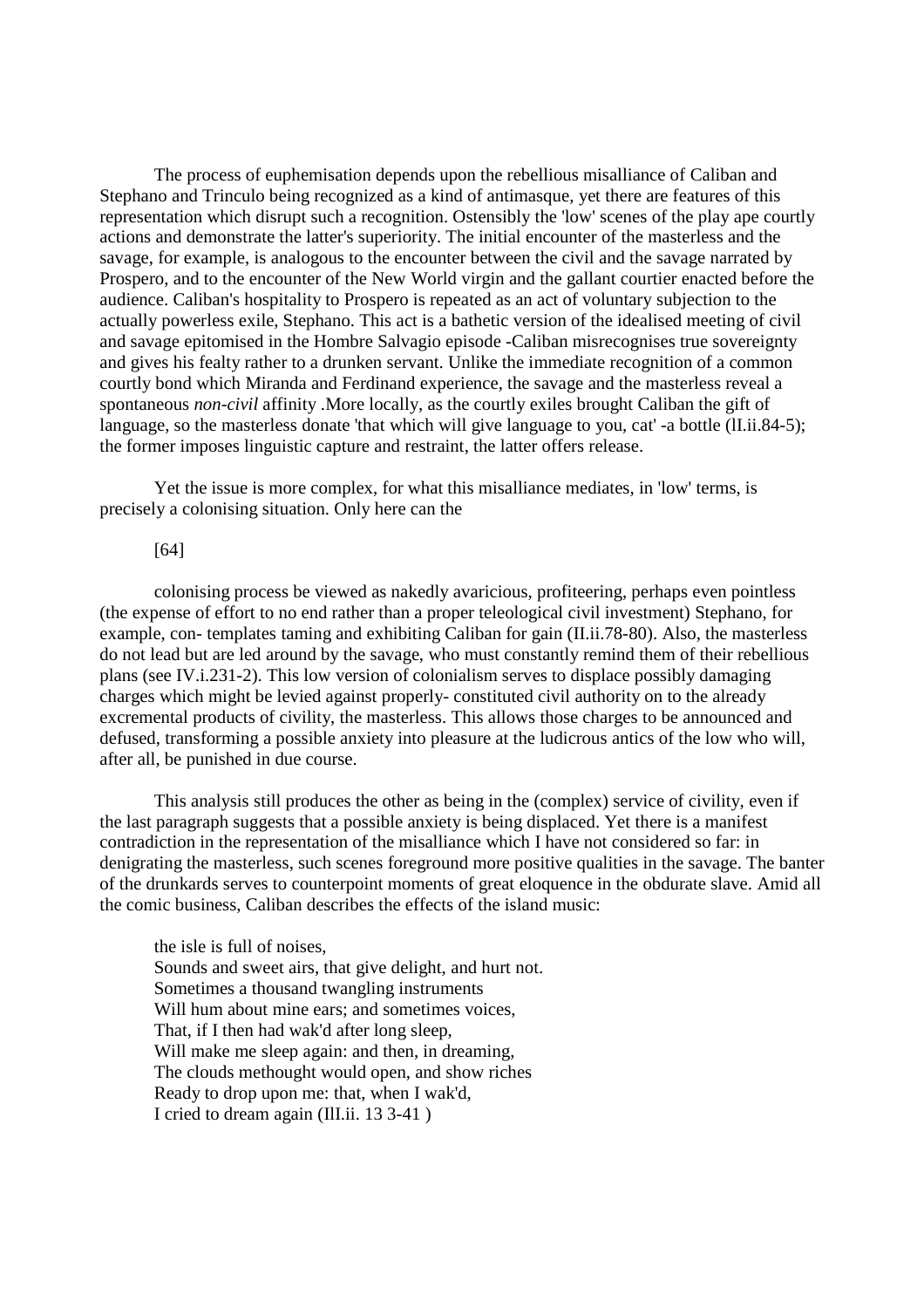Here the island is seen to operate not for the coloniser but for the colonised. Prospero utilises music to charm, punish and restore his various subjects, employing it like James I in a harmonics of power. For Caliban, music provokes a dream wish for the riches which in reality are denied him by colonising power. There seems to be a quality in the island beyond the requirements of the coloniser's powerful harmonics, a quality existing for itself, which the other may use to resist, if only in dream, the repressive reality which hails him as villain -both a feudalised bonded workhorse and evil incarnate.

This production of a site beyond colonial appropriation can only be represented through colonialist discourse, however, since

#### [65]

Caliban's eloquence is after all 'your language', the language of the coloniser. Obviously the play itself, heavily invested in colonialist discourse, can only represent this moment of excess through that very discourse: and so the discourse itself may be said to produce this site of resistance. Yet what precisely is at stake here?

The answer I believe is scandalously simple. Caliban's dream is not the *antithesis* but the *apotheosis* of colonialist discourse. If this discourse seeks to efface its own power, then here at last is an eloquent spokesman who is powerless; here such eloquence represents not a desire to control and rule but a fervent wish for release, a desire to escape reality and return to dream. Caliban's production of the island as a pastoral space, separated from the world of power, takes *literally* what the discourse in the hands of a Prospero can only mean *metaphorically*. This is to say, the colonialist project's investment in the processes of euphemisation of what are really powerful relations here has produced a utopian moment where powerlessness represents *a desire for powerlessness*. This is the danger that any metaphorical system faces, that vehicle may be taken for tenor and used against the ostensible meanings intended. The play registers, if only momentarily, a radical ambivalence at the heart of colonialist discourse, revealing that it is a site of *struggle* over *meaning*.

Prospero's narrative can be seen, then, to operate as a reality principle, ordering and correcting the inhabitants of the island, subordinating their discourse to his own. A more potent metaphor, however, might be the concept of dreamwork35 -that labour under- taken to represent seamlessly and "palatably what in reality is a contest between a censorship and a latent drive. The masterful operations of censorship are apparent everywhere in *The Tempest*. In the terminology of the analysis of dreamwork developed by Freud, these political operations may be discerned as displacement (for example, the displacement of the fear of noble insurrection on to the easily defeated misalliance}, condensation (the condensation of the whole colonial project into the terms of a patriarchal demarcation of sexuality}, symbolisation (the emblems of the vanishing banquet, the marriage masque, the discovery of the lovers at chess} and secondary revision (the ravelling up of the narrative dispersal of the storm scene, the imposition of Prospero's memory over that of his subjects, etc. } .As I have attempted to show above with specific examples, such operations encode struggle and contradiction even as they, or *because* they, strive to insist on the legitimacy of colonialist narrative.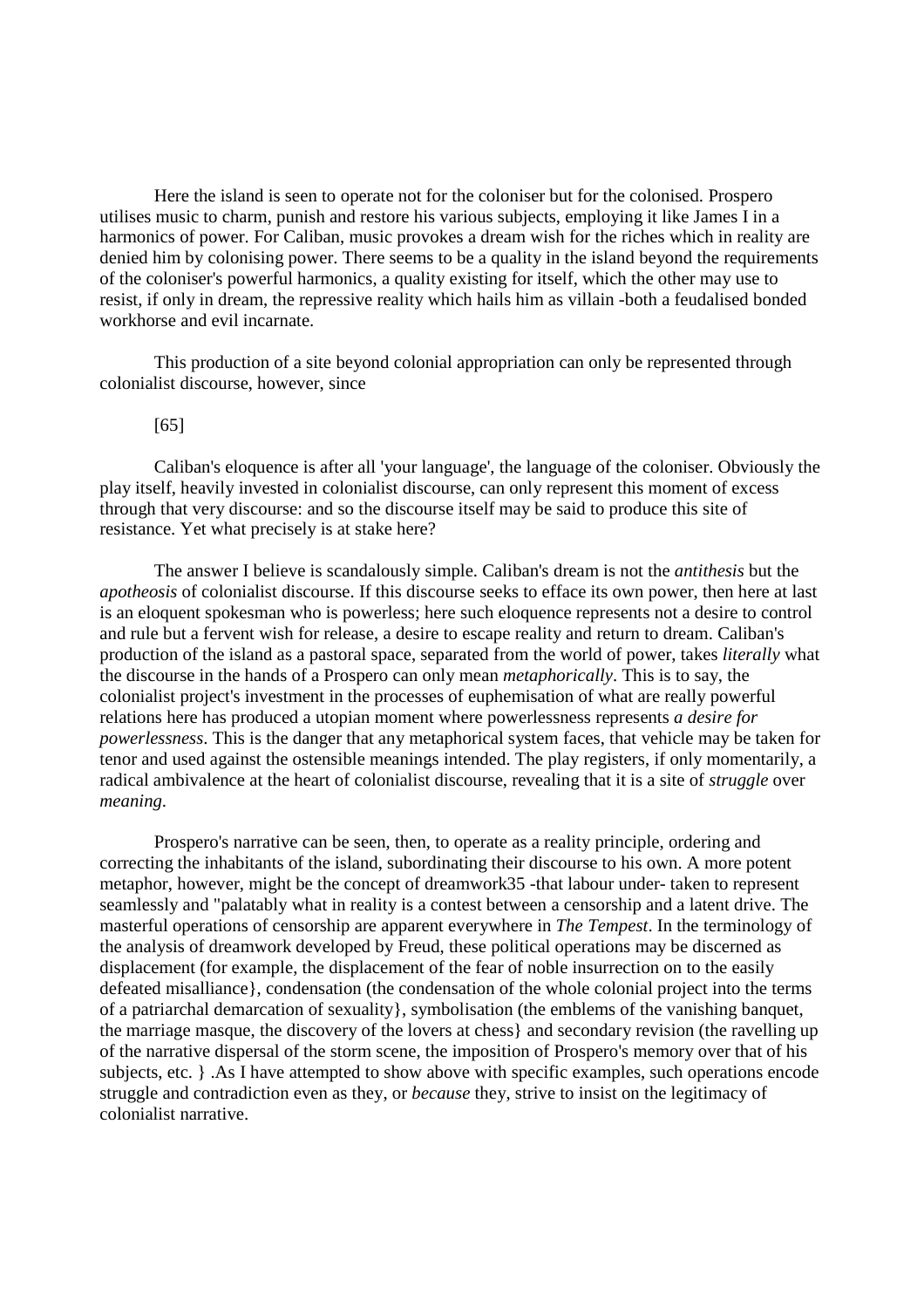Further, as this narrative progresses, its master appears more and more to divest himself of the very power he has so relentlessly sought.

[66]

As Fiedler brilliantly notes, in the courtship game in which Miranda is a pawn, even as Prospero's game succeeds he himself is played out, left without a move as power over his daughter slips away (Fiedler, *The Stranger in Shakespeare*, p. 206). So the magus abjures his magic, his major source of coercive power (V.i.33-57). This is ostensibly replaced by civil power as Prospero resorts to his 'hat and rapier', twin markers of the governor (the undoffed hat signifying a high status in a deference society, as the rapier signifies the aristocratic right to carry such weaponry). Yet this resumption of power entails the relinquishing of revenge upon the usurpers, an end to the exploitation and punishment of the masterless and the savage, even an exile from the island. Further, he goes home not to resume public duty but to retire and think of death (see V.i.3Io-II). The completion of the colonialist project signals the banishment of its supreme exponent even as his triumph is declared.

Is this final distancing of the master from his narrative an unravelling of his project? Or is this displacement merely the final example of that courtly euphemisation of power outlined above? One last example must serve to demonstrate that the 'ending' of the play is in fact a struggle between the apotheosis and the aporia of colonialist discourse. The marriage masque of IV.i demonstrates Prospero's capacity to order native spirits to perform a courtly narrative of his own design. In addition, this production is consented to by the audience of the two courtly lovers, whose pleasure itself shows that they are bound by the narrative. As such, the masque is a model of ideological interpellation, securing chastity, a state which the master continually *demands* of the lovers, through active consent rather than coercive power. Further, Prospero's instructions to his audience before the masque begins implicitly rehearse his ideal subject- audience: 'No tongue! All eyes! be silent' (IV.i.59). Yet the masque is disrupted, as Prospero is drawn back from this moment of the declaration of his triumph into the realm of struggle, for Caliban's plot must be dealt with. Although the plot is allowed for in his timetable (see IV.i.I41-2) and is demonstrably ineffectual, this irruption of the antimasque into the masque proper has a totally disproportionate effect to its actual capacity to seize power. The masque is dispelled and Prospero utters a monologue upon the illusory nature of all representation, even of the world itself (IV.i.I53-8). Hitherto he has insisted that his narrative be taken as real and powerful- now it is collapsed, along with everything else, into the 'stuff' of dreams. The forging of colonialist narrative is, momentarily, revealed as a forgery. Yet, Prospero goes on to meet the threat and triumph over it, thus completing his narrative. What is

## [67]

profoundly ambivalent here is the relation between narrative declaration and dramatic struggle. Prospero requires a struggle with the forces of the other in order to show his power: struggle is therefore the precondition for the announcement of his victory .Yet here the moment of declaration is disrupted as a further contest arises: Prospero must repeat the process of struggle. It is *he* who largely produces the ineffectual challenge as a dire threat. This is to say, the colonialist narrative requires and produces the other -- an other which continually destabilises and disperses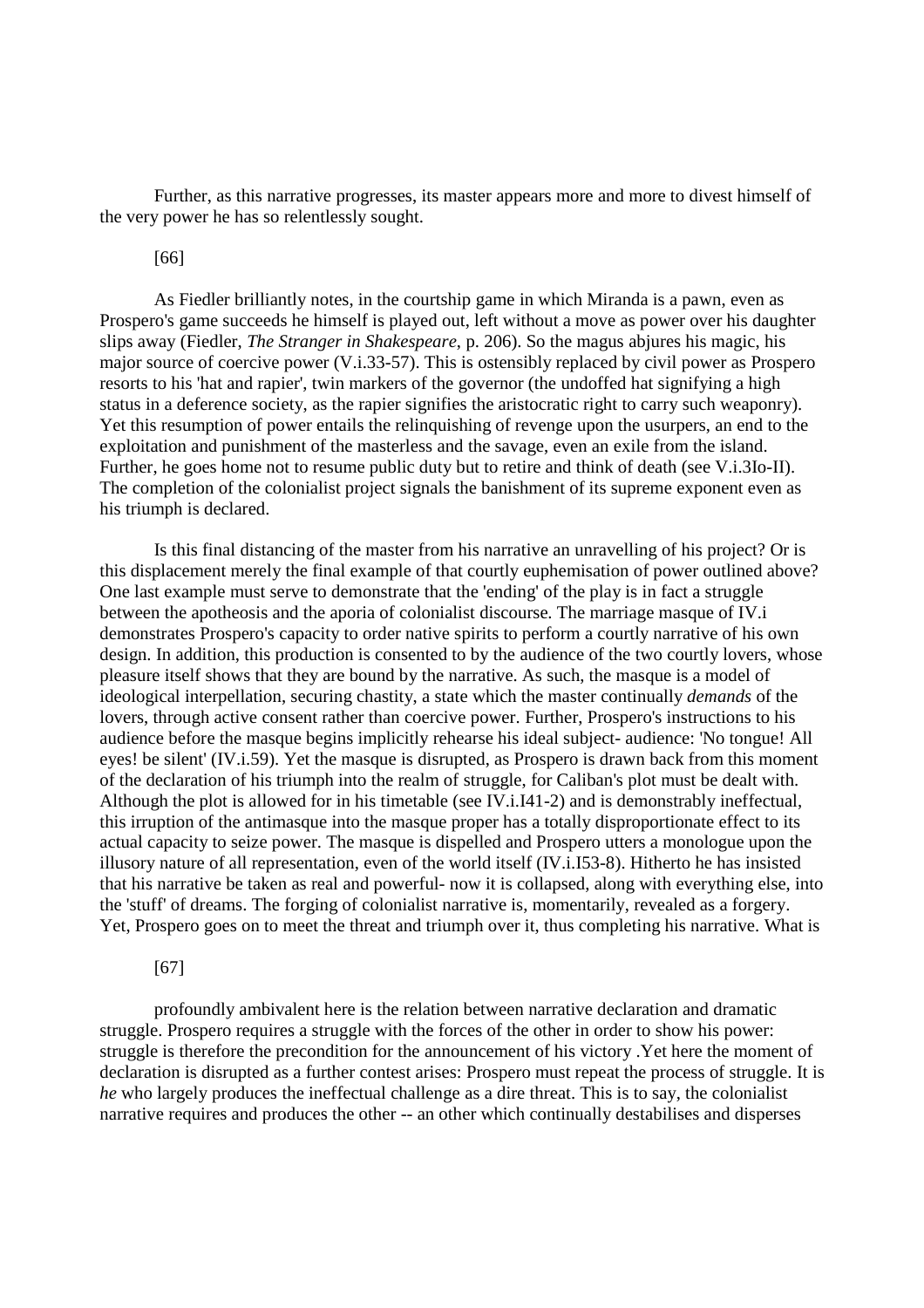the narrative's moment of conviction. The threat must be present to validate colonialist discourse; yet if present it cannot but impel the narrative to further action. The process is interminable. Yet the play has to end.

Given this central ambivalence in the narrative, and given Prospero's problematic relationship to the restitution of civil power, it falls upon the honest old courtier, Gonzalo, actually to announce the closure of the narrative. He confirms that all is restored, including 'all of us ourselves /When no man was his own' (see V.i.2.O6-13). True civil subjectivity is declared: the encounter with the forces of otherness on the island produces a signal victory .Yet the architect of that victory is to retire and die, his narrative a mere entertainment to while away the last night on the isle, his actor reduced in the epilogue to beg for the release of applause. When apportioning the plebeians to the masters, he assigns Caliban to himself, saying 'this thing of darkness I/ Acknowledge mine' (V .i.2. 75-6). Even as this powerfully designates the monster as his property, an object for his own utility, a darkness from which he may rescue self-knowledge, there is surely an ironic identification *with* the other here as both become interstitial. Only a displacement of the narrating function from the master to a simpler, declarative civilian courtier can hope to terminate the endless struggle to relate self and other so as to serve the colonialist project. At the 'close' of the play, Prospero is in danger of becoming the other to the narrative declaration of his own project, which is precisely the ambivalent position Caliban occupies.

*The Tempest*, then, declares no all-embracing triumph for colonialism. Rather it serves as a limit text in which the characteristic operations of colonialist discourse may be discerned -as an instrument of exploitation, a register of beleaguerment and a site of radical ambivalence. These operations produce strategies and stereotypes which seek to impose and efface colonialist power; in this text they are also driven into contradiction and disruption. The play's 'ending' in renunciation and restoration is only the final ambivalence, being at once the apotheosis, mystification and potential erosion of the

## [69]

colonialist discourse. If this powerful discourse, thus mediated, is finally reduced to the stuff of dreams, then it is still dreamwork, the site of a struggle for meaning. My project has been to attempt a repunctuation of the play so that it may reveal its involvement in colonial practices, speak something of the ideological contradictions of its *political* unconscious.36

#### **Notes**

1 Such scholarship is summarised in Frank Kermode's Introduction to his edition of William Shakespeare, *The Tempest* (London: Methuen, 6th ed., corrected, 1964), passim. All quotations of the play are taken from this edition.

2 Some of the major incursions into this field are to be found in the notes below. At a late stage in the production of this paper I learnt of Peter Hulme's and Francis Barker's collaboration on an analysis of *The Tempest* in the forthcoming Alternative Shakespeares, ed. John Drakakis (London: Methuen, 1985). I was very pleased to see a draft of this important intervention which,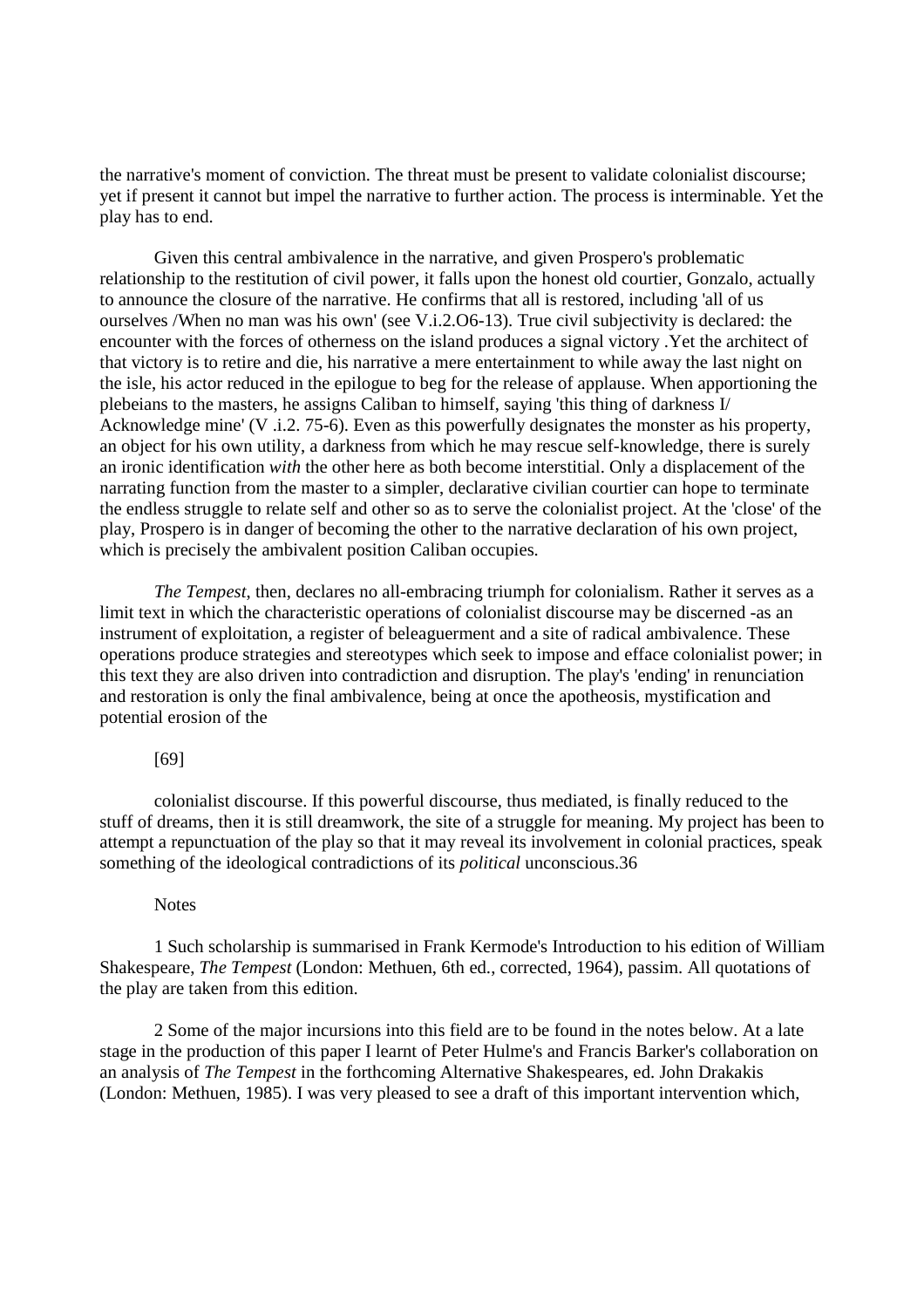unfortunately, I have not space to comment fully upon here. However, I hope I have begun to answer their call for a historical 'con-textual' analysis of the play.

3 By 'discourse' I refer to a domain or field of linguistic strategies operating within particular areas of social practice to effect knowledge and pleasure, being produced by and reproducing or reworking power relations between classes, genders and cultures.

4 The text is reproduced in Warren M. Billings, ed., The Old Dominion in the Seventeenth Century: a Documentary History of Virginia (Chapel Hill: University of North Carolina Press, 1975), pp. 2.16-19.

5 See Grace Steele Woodward, Pocahontas (Norman: University of Oklahoma Press, 1969), especially pp. 153-89.

6 Actually 'ravelling' is a radically ambivalent term, meaning both to entangle and disentangle. It has peculiar descriptive relevance for my analysis of *The Tempest.* 

7 See Immanuel Wallerstein, The Modern World System: vol. I (New York: Academic Press, 1974), ch. 2., passim.

8 Hayden White, 'The Forms of Wildness: Archaeology of an Idea', in Edward Dudley and Maximillian Novak, eds., The Wild Man Within: an image in Western Thought from the Renaissance to Romanticism (Pittsburgh University Press, 1972.), pp. 2.0-1.

9 On the masterless classes see particularly Christopher Hill, The World Turned Upside Down (1972.; rpt. Harmondsworth: Penguin, 1975), Ch.3, passim.

10 See Paul L. Hughes and James F. Larkin, ed., Tudor Royal Proclamations (New Haven: Yale University Press, 1969), vol. II, no. 62.2. and vol.l11, nos. 762. and 809, for examples.

11 Richard Johnson, 'Look Upon Me London. ..' in J. Payne Collier, ed., Illustrations of Early English Popular Literature (1863; rpt. New York: Benjamin Blom, 1966), part 7, P.19. Jonathan Dollimore, above P.76, quotes a remarkably similar phrase in George Whetstone's Mirror for Magistrates, which is undoubtedly the most important immediate source for Johnson's plagiarism and serves to underline the chronic ubiquity of such a trope.

12. See Christopher Hill, 'The Many-Headed Monster in late Tudor and Early Stuart Political Thinking', in Charles H. Carter, ed., From the Renaissance to the Counter-Reformation (New York: Random House, 1965), PP.2.96-32.4.

13 See for example the collection of A. V. Judges, ed., The Elizabethan Underworld (1930; rpt. London: Routledge, 1965).

[69]

I4 In Francis Bacon, Essays (I62.5), ed. Michael Hawkins (London: Dent, I973), P.4.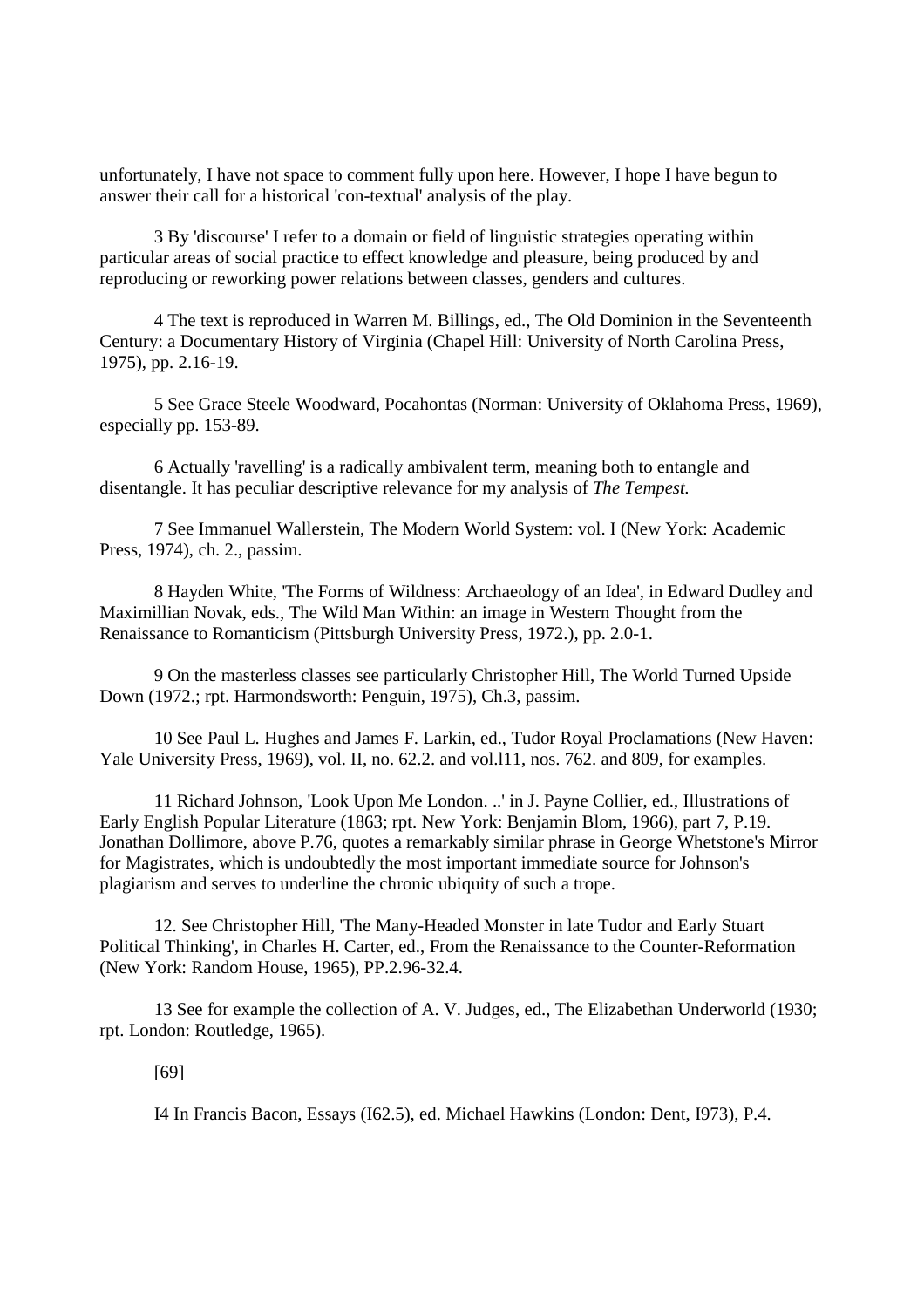I5 See the theorisation of power-knowledge-pleasure in Michel Foucault, The History of Sexuality: vol. I: An Introduction, trans. Robert Hurley (Harmondsworth: Penguin, I98I), passim.

I6 In John Nichols, ed., The Progresses and Public Processions of Queen Elizabeth (I82.3; rpt. New York: Burt Franklin, I966), vol. I, pp. 436-8.

I7 On the assimilation of the language of the other for the service of colonialism see Stephen J. Greenblatt, 'Learning to Curse: Aspects of Linguistic Colonialism in the Sixteenth Century,' in Fredi Chiapelli, ed., First Images of America: The Impact of the New World on the Old (Berkeley and Los Angeles: University of California Press, I97O), 56I-80. This article and that of Peter Hulme, 'Hurricans in the Caribbees: the Constitution of the Discourse of English Colonialism', in Francis Barker et al., eds., Literature and Power in the Seventeenth Century: Proceedings of the Essex Conference on the Sociology of Literature, July I980 (Colchester: University of Essex, I98I), pp. 55-83, offer important commentary on Caliban and civil language.

I8 Richard Bernheimer, Wild Men in the Middle Ages: a Study in Art, Sentiment and Demonology (I952.; rpt. New York: Octagon Press, I970), pp. I36-55.

I9 For a listing of the acts relating to vagrancy see Ken Powell and Chris Cook, English Historical Facts: I485-I6o3 (London: Macmillan, I9m, PP.56-8.

20 For a short account of this bloody history see Grenfell Morton, Elizabethan Ireland (London: Longmans, I97I}, passim.

21 See David Beers Quinn, The Elizabethans and the Irish (Ithaca: Cornell University Press, I966), especially ch. IO; and Michael Hechter, Internal Colonialism: the Celtic Fringe in British Colonial Development I536-I966 (London: Rout- ledge and Kegan Paul, I975), especially part 2.

22. Hence the discourses regarding the Irish and the Amerindians were mutually reinforcing. See on this issue Nicholas P. Canny, 'The Ideology of English Colonization', William and Mary Quarterly, 30 (I973), 575-98. Throughout this section I am indebted to the work of Bernard W. Sheehan, Savagism and Civility: Indians and Englishmen in Colonial Virginia (Cambridge University Press, I980), passim.

23 Edmund Spenser, A View of the Present State of Ireland (I596), ed. W. L. Renwick (Oxford: Clarendon Press, 1970), p. 50.

24 See Sheehan, ch. I, passim and Margaret T. Hogden, Early Anthropology in the Sixteenth and Seventeenth Centuries (Philadelphia: University of Pennsylvania Press, 1964), passim.

25 Quoted in H. C. Porter, The Inconstant Savage: Englishmen and the North American Indian (Duckworth, 1979), p. 28.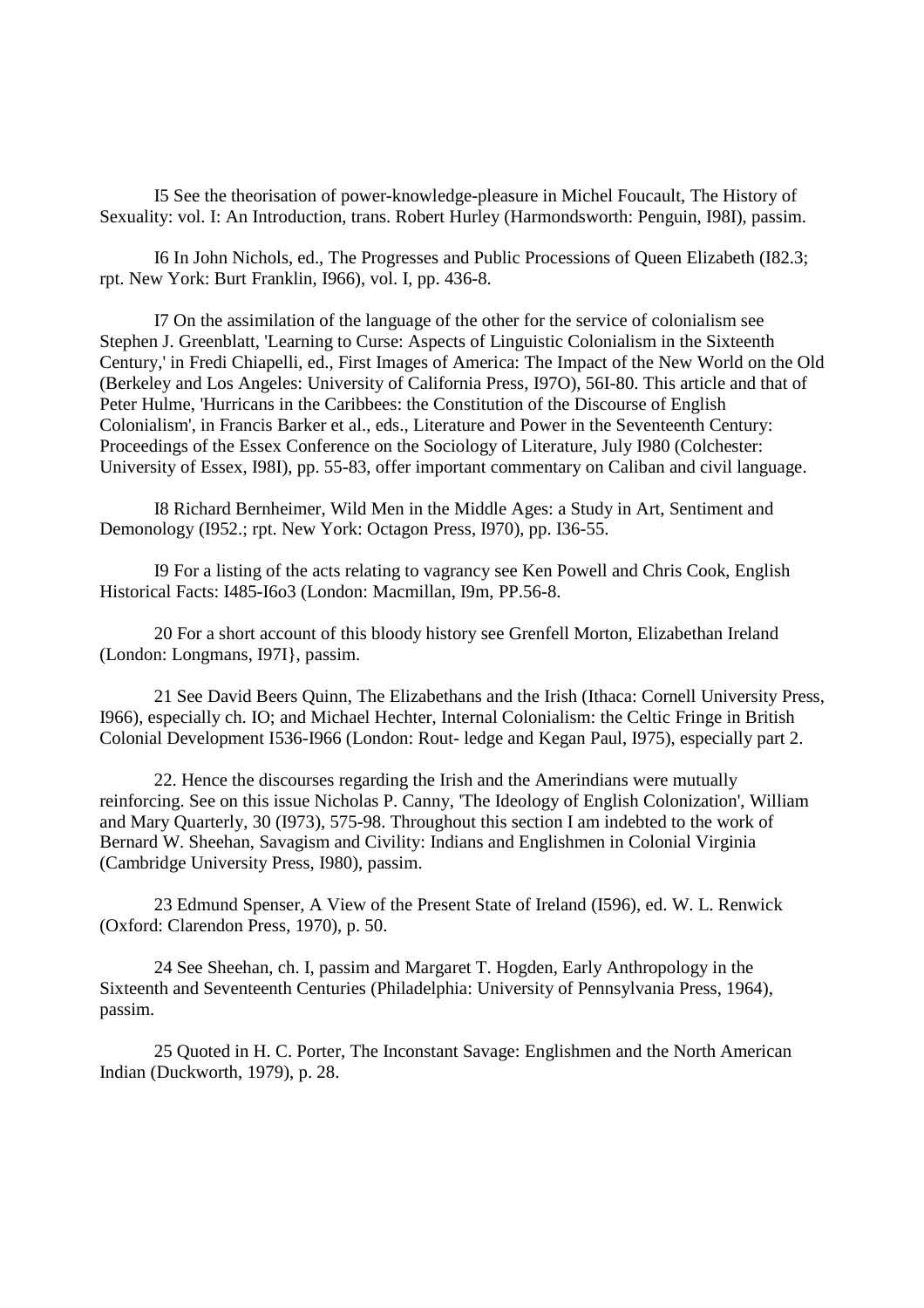26 Sir John Davies, 'A Discovery of the True Causes Why Ireland Was Never Subdued. ..Until the Beginning of His Majesty's Happy Reign', in Henry Morley, ed., Ireland Under Elizabeth and James I (London: George Routledge, 1890), p. 341.

27 Edward W. Said, Orientalism (London: Routledge, 1978), p. 2.

28 Homi K. Bhabha, 'The Other Question', Screen 2.4 (1983), no.6, pp. 18-36.

29 On the relation of courtship and courtiership see Peter Stallybrass and Ann Rosalind Jones, 'The Politics of Astrophil and Stella', Studies in English Literature, 2.4 (1984), 53-68. On the mediation and effacement of power relations in courtly discourse see Louis A. Montrose, , "Eliza, Queene of Shepheardes", and the Pastoral of Power', English Literary Renaissance, IO (I980), 153- 82.. For a short account of courtly theatre see Stephen Orgel, The Illusion of Power: Political Theatre in the English Renaissance (Berkeley and Los Angeles: University of California Press, 1975), passim.

[70]

30 On this concept see Pierre Bourdieu, Outline of a Theory of Practice, trans. Richard Nice {Cambridge University Press, 1977), pp. 190-7.

31 As noted in Leslie A. Fiedler, The Stranger in Shakespeare {St Albans: Paladin, 1974), p.64.

32. Edmund Spenser, The Faerie Queene, ed. T.P. Roche and C.P. O'Donnell {Harmondsworth: Penguin, 1978), book V, cantos xi-xii, passim.

33 Ben Jonson, The Complete Masques, ed. Stephen Orgel {New Haven: Yale University Press, 1968), p.2.06-12.

34 For the use of pastoral in colonialist discourse see Howard Mumford Jones, O Strange New World: American Culture: the Formative Years {New York: Viking Press, 1964), pp. 185-93.

35 On dreamwork see Sigmund Freud, Introductory Lectures in Psychoanalysis: The Pelican Freud Library Vol. I, trans. James Strachey, ed. James Strachey and Angela Richards {Harmondsworth: Penguin, 1973), especially chs. 9-11. Stephen Greenblatt notes in his Renaissance Self-Fashioning: From More to Shakespeare {University of Chicago Press, 1980), p. 173, that it was Freud who first drew the analogy between the political operations of colonialism and the modes of psychic repression. My use of Freudian terms does not mean that I endorse its ahistorical, Europocentric and sexist models of psychical development. However, a materialist criticism deprived of such concepts as displacement and condensation would be seriously impoverished in its analysis of the complex operations of colonialist discourse and its addressing of subjects of its power. This paper attempts to utilise psychoanalytic concepts for a strictly historical analysis of a particular text, foregrounding the representation of the embattled subjectivity of the {white, governing, patriarchal) coloniser.